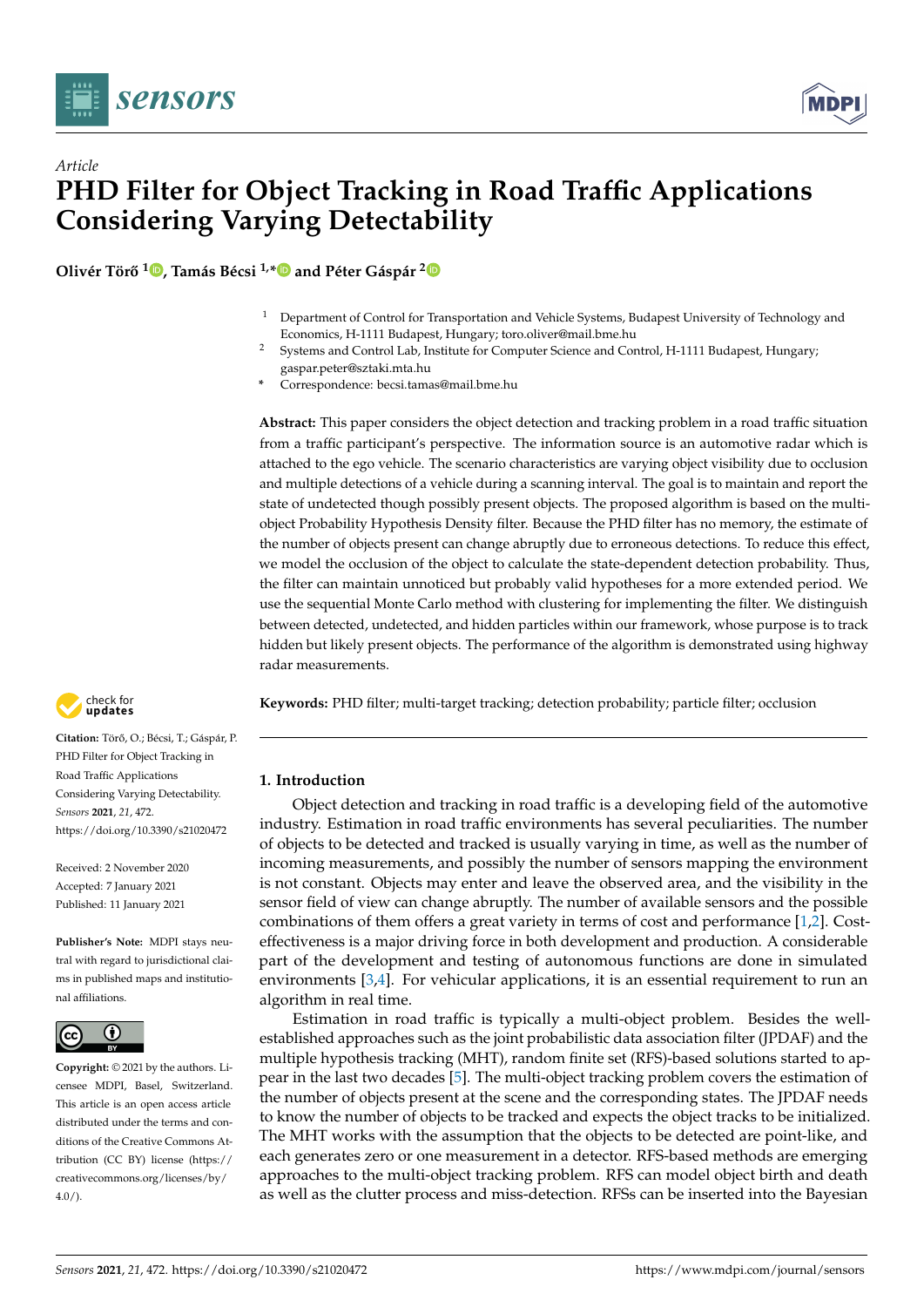framework and used to give recursive estimates about multi-object states. The exact solution to the RFS-based multi-object filtering problem has combinatorial complexity and is generally intractable, thus its solution needs approximations. The probability hypothesis density (PHD) filter [\[6\]](#page-20-5), which scales linearly with both the number of tracked objects and the measurements, is a practical solution to the multi-object filtering problem that uses first-order approximations. It can be realized with Gaussian mixture [\[7\]](#page-20-6) or Sequential Monte Carlo [\[8\]](#page-20-7) approaches.

Automotive applications of the PHD filter have already appeared. Maehlisch et al. used an extended Kalman filter to estimate the ego vehicle state and then used it as a control input in the particle PHD filter to estimate the state of observed traffic participants using LiDAR and camera measurements [\[9\]](#page-20-8). Kalyan et al. extracted blobs from 3D LiDAR data and used the Gaussian Mixture PHD filter to track pedestrians in an urban environment [\[10\]](#page-21-0). Occlusion of traffic participants poses difficulties in estimation [\[11\]](#page-21-1). In the case of partial occlusion, an object could be visible to a sensor; however, the measured intensity or extracted features may be affected [\[12\]](#page-21-2).

Lin et al. presented a track labeling particle PHD filter wherein birth particles are generated efficiently by assigning more weight to particles close to existing tracks [\[13\]](#page-21-3).

# *1.1. Related Work*

An automotive application of the PHD filter is presented in [\[14\]](#page-21-4) where vehicles are tracked using features extracted from a monocular camera. Chen et al. reported an underwater tracking application of the PHD and CPHD filters wherein the state-dependent probability of detection values is calculated from a sonar model [\[15\]](#page-21-5).

An approach to extended target tracking is to model the objects by ellipsoids, which can be represented by positive definite matrices. A multinormal random variable and its covariance matrix from an inverse-Wishart distribution can be inserted into the recursive Bayesian framework to estimate extended target states [\[16\]](#page-21-6). The PHD filter using Gaussian inverse-Wishart distributions is reported in [\[17\]](#page-21-7), and two methods are proposed to partition the measurement set for efficient likelihood computation.

Huang et al. [\[18\]](#page-21-8) uses the Gaussian inverse-Wishart distribution in the PHD filter to track extended targets and considers the problem to determine whether the source of a measurement is an actual object or clutter.

Zheng and Gao proposed a vehicular application of the PHD filter where roadmap information is used to integrate constraints into the state estimation and fine-tune the process noise covariance matrix to direct the noise along the road. The constraint that the vehicle orientation must be the same as the direction of the road and the velocity vector points in the same direction can be formulated as a linear system of equations and incorporated into the filter [\[19\]](#page-21-9).

The PHD filter equations have been adopted to the Poisson extended-targets model in [\[20\]](#page-21-10) to be able to handle extended targets. The applied sensor model involves the combinatorial partitioning of the measurement set, which renders the likelihood computation demanding. Tang et al. derived a multiple detection PHD filter that can be transformed into an extended target or a multisensor PHD filter [\[21\]](#page-21-11). Predefined modes represent different measurement models, where the probability of detection is different in each mode. Implementing the multiple detection GM-PHD filter has greater computational requirements, at least a magnitude higher than the classical GM-PHD filter.

The PHD filter's performance can degrade when a previously observed or tracked target is not detected for a short period [\[22](#page-21-12)[,23\]](#page-21-13). In such an event, the PHD mass corresponding to an undetected target is shifted to the detected targets. This phenomenon is addressed as the "spooky effect" at a distance [\[24\]](#page-21-14). An approach to reduce this effect is to give a realistic model of the object visibility and consider that the probability of detection is state-dependent, i.e.,  $p_d = p_d(\mathbf{x})$ .

Hendeby and Karlsson presented a GM-PHD filter with variable probability of detection. The state-space is divided into segments with different constant  $p_d$  values. The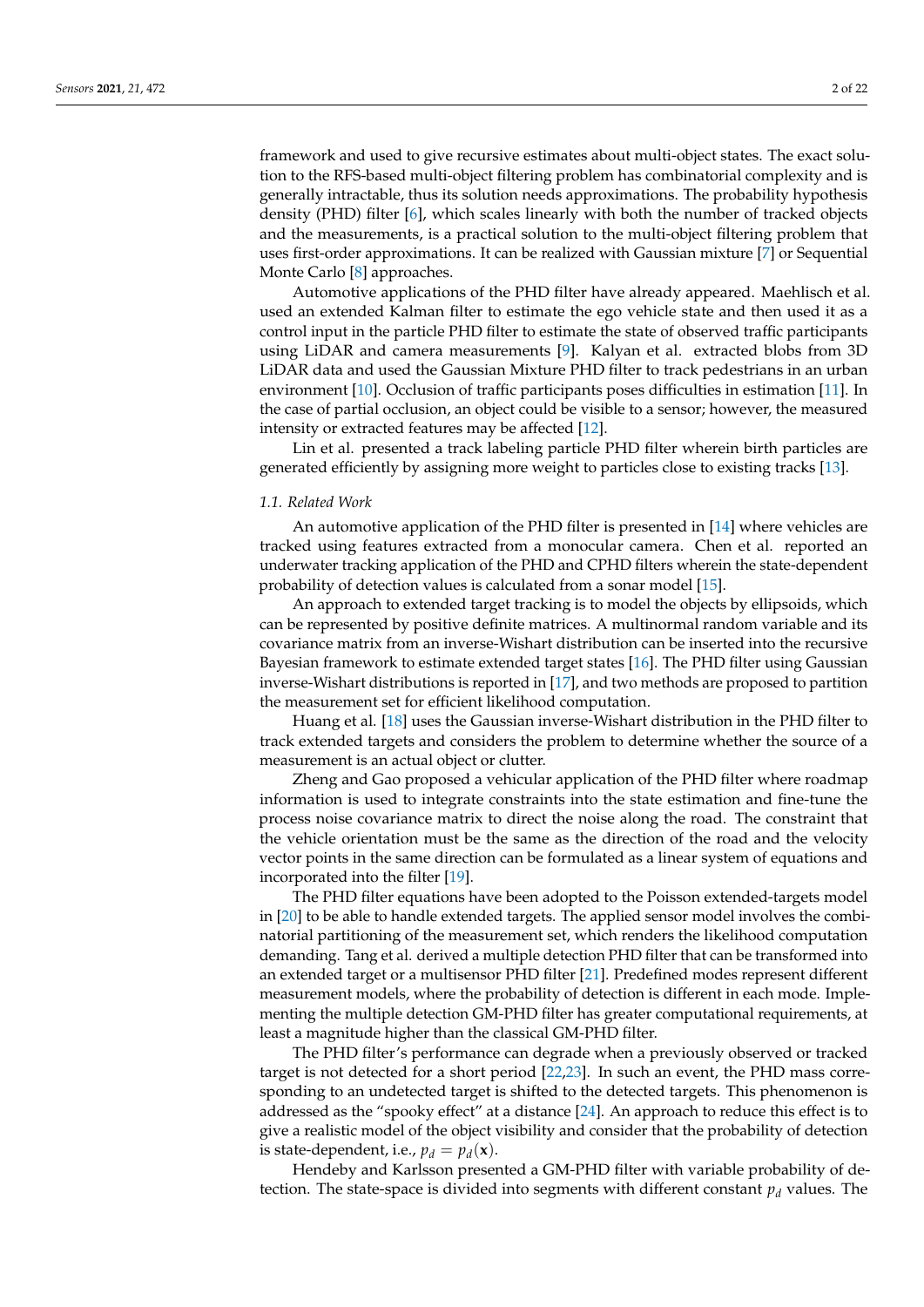proposed method approximates the state-dependent probability of detection with a constant value for every Gaussian component [\[25\]](#page-21-15).

Yazdian-Dehkordi and Azimifar proposed a GM-PHD filter that adopts state-dependent probability of survival. To track and report undetected targets, each Gaussian component is assigned a probability of confirming on which track management is based [\[26\]](#page-21-16). Wang et al. presented a SMC-PHD filter that is suitable for scenarios with low probability of detection. The proposed method uses a state-dependent probability of survival to model that objects can enter and exit the sensor field of view. Upon missed detection, the posterior particle weights are revised. False detection and real targets are distinguished with the help of the sequential probability ratio test [\[27\]](#page-21-17). Gao et al. proposed a multi-frame GM-PHD filter to manage the weights of Gaussian components corresponding to undetected targets. This approach tries to add inertia to the weights to achieve more reliable track estimates [\[28\]](#page-21-18).

#### *1.2. Contributions of the Paper*

In this paper, we address the following issues. As the PHD filter has no memory, its estimation about the number of objects present can change abruptly due to misdetections. To reduce this effect, we model object occlusion to compute a state-dependent probability of detection. This way, the filter can maintain undetected but probably valid hypotheses for a more extended period. Regarding filter realization, we use an SMC method with clusterization based on the work presented in [\[29\]](#page-21-19). In our framework, we distinguish detected, undetected, and hidden particles. The purpose of hidden particles is to help the tracking of undetected but probably present objects. This approach enables the creation of labeled track estimates without augmenting the state vector with a label variable. The performance of the proposed filter is analyzed in challenging simulations.

The paper is organized as follows. In Section [2,](#page-2-0) we begin by summarizing the theoretical background and providing motivation for the presented work. Section [3](#page-5-0) details the proposed filter. The occlusion model for computing a state-dependent probability of detection is detailed in Section [4.](#page-10-0) In Section [5](#page-11-0) we evaluate the filter performance in abstract simulations and simple traffic scenarios. Section [6](#page-18-0) presents a case study with highway radar measurement to validate the proposed method. The results are discussed in Section [7.](#page-19-0)

#### <span id="page-2-0"></span>**2. Theoretical Background**

This section summarizes the theoretical concepts needed for the proposed method. After presenting the original PHD filter, we discuss particle filter implementation questions focusing on road traffic applications. In a multi-target scenario, the number of objects to be tracked is, in general, unknown a priori and time-dependent. Similarly, the set of incoming measurements has variable cardinality. Since the PHD filter equations are defined over the single-object state-space, no multi-object motion and measurement models are needed.

The discrete dynamic model that will be used throughout this work consists of the equations

$$
\mathbf{x}_{k+1} = f_k(\mathbf{x}_k) + \mathbf{w}_k \tag{1}
$$

$$
\mathbf{z}_k = h_k(\mathbf{x}_k) + \mathbf{v}_k, \tag{2}
$$

where  $f_k$  is the state transition function,  $h_k$  is the measurement function and  $k$  stands for the time index. The uncertainties are modeled as additive zero mean white Gaussian noises with covariance matrices  $Cov[\mathbf{w}] = Q$  and  $Cov[\mathbf{v}] = R$ .

# *2.1. Random Finite Sets*

A random finite set *X* consisting of random vector variables takes the form  $X =$  $\{x_1, \ldots, x_n\}$ , where the cardinality  $|X| = n$  is also a random number, distributed according to  $\rho(n)$ . The elements in the random set are unordered, making every permutation equivalent. The mathematical apparatus providing methods to carry out calculations with RFSs is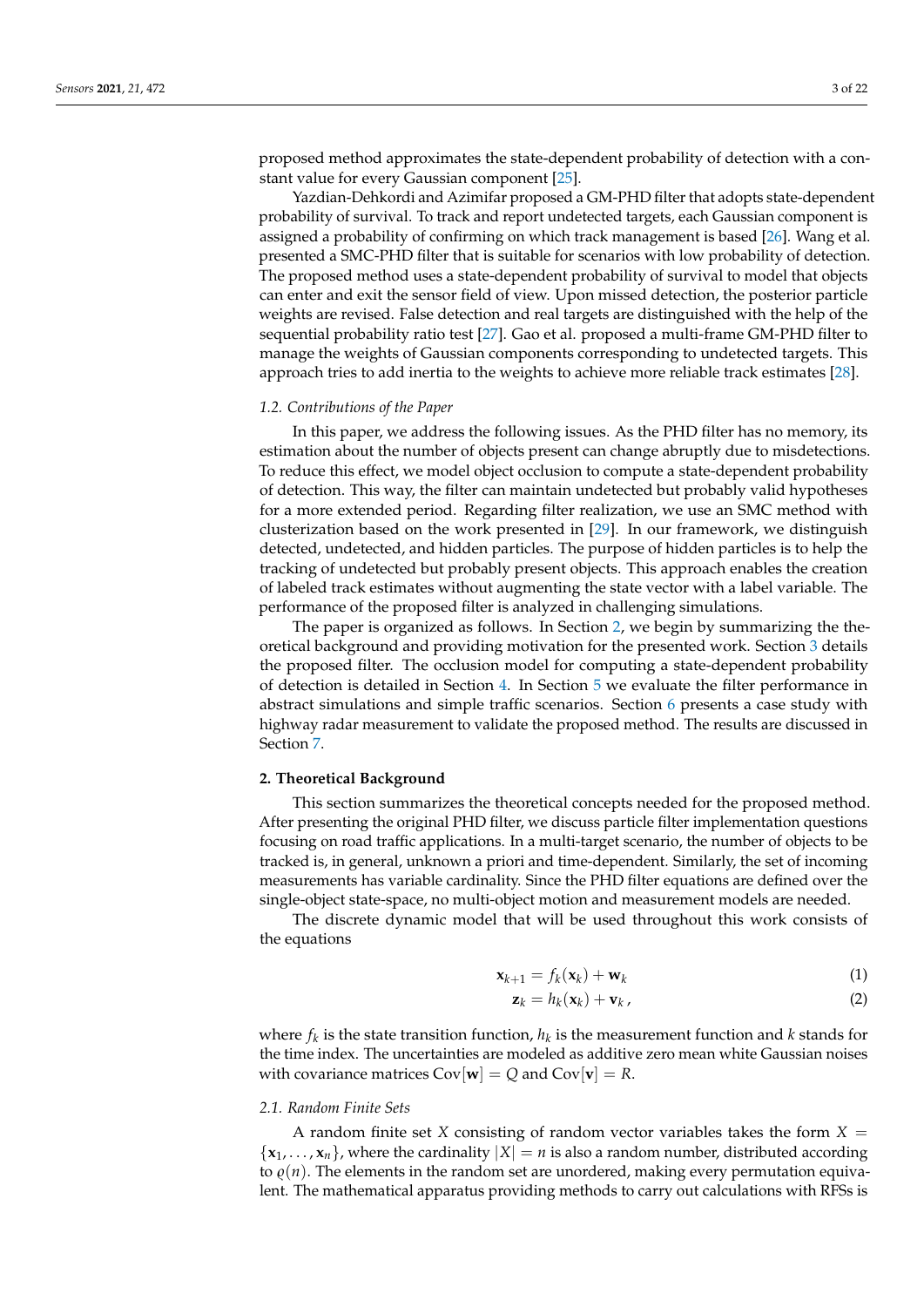called finite set statistics (FISST), summarized in the monograph [\[30\]](#page-21-20). The FISST PDF can describe the distribution of an RFS:

$$
f(X) = n! \varrho(n) \, p_n(\mathbf{x}_1, \dots, \mathbf{x}_n) \,, \tag{3}
$$

where  $p_n(\mathbf{x}_1, \dots, \mathbf{x}_n)$  is the symmetric joint distribution of random vectors  $\mathbf{x}_1, \dots, \mathbf{x}_n$  and  $\rho(n)$  is the cardinality distribution. A Bayes type multi-object filter can be formulated with RFSs; however, the exact solution is generally not tractable due to its combinatorial complexity. A computationally tractable solution to the recursive Bayes multi-object filtering problem can be derived in numerous ways [\[31\]](#page-21-21). An approach that leads to a linearly scaling filter is to approximate the full multi-object density *f*(*X*) with its first-order moment resulting in the probability hypothesis density (PHD) filter.

The first-order moment of the FISST PDF  $f(X)$  defined over the single-object statespace is written as

<span id="page-3-0"></span>
$$
D(\mathbf{x}) = \int \delta_X(\mathbf{x}) f(X) \, \delta X \,. \tag{4}
$$

The scalar-valued PHD or intensity function defined in [\(4\)](#page-3-0) takes higher values at locations in the state-space where an object is likely to be found. Integrating  $D(x)$  over a region  $\Omega$  in the state-space yields the expectation of the cardinality of *X*, which is the expected number of objects in that region:

$$
\int_{\Omega} D(\mathbf{x}) d\mathbf{x} = \mathbb{E}[|X|]. \tag{5}
$$

# *2.2. PHD Filter*

The PHD filter is a recursive algorithm formulated in the Bayes framework. However, instead of the full multi-object PDF, only the PHD function is propagated through the recursion. The PHD filter, to achieve closed-form formulas, uses the Poisson RFS to model targets. The FISST density function of a Poisson RFS is

$$
f(X) = e^{-\lambda} \prod_{\mathbf{x} \in X} \lambda p(\mathbf{x}), \qquad (6)
$$

and the distribution of the cardinality is Poisson with parameter *λ*:

$$
\varrho(n) = \frac{e^{-\lambda}\lambda^n}{n!} \,. \tag{7}
$$

The PHD function of a Poisson RFS is

$$
D(\mathbf{x}) = \lambda p(\mathbf{x}), \qquad (8)
$$

which integrates to *λ*.

Given the PHD at timestep  $k-1$  as  $D_{k-1|k-1}({\bf x})$  the prediction equation of the PHD filter is

$$
D_{k|k-1}(\mathbf{x}) = \gamma_{k|k-1}(\mathbf{x}) + p_s \int \pi_{k|k-1}(\mathbf{x}|\mathbf{x}') D_{k-1|k-1}(\mathbf{x}') d\mathbf{x}',\tag{9}
$$

where  $\pi_{k|k-1}(\mathbf{x}|\mathbf{x}')$  stands for the transition density from timestep  $k-1$  to  $k$  and  $p_s$  is the probability of object survival. Objects appearing between timestep *k* − 1 and *k* are represented by the birth PHD  $\gamma_{k|k-1}({\bf x})$ . Updating the PHD is carried out according to

<span id="page-3-1"></span>
$$
D_{k|k}(\mathbf{x}) = \left[1 - p_d(\mathbf{x}) + \sum_{\mathbf{z} \in \mathbf{Z}_k} \frac{p_d(\mathbf{x}) g_k(\mathbf{z}|\mathbf{x})}{\kappa(\mathbf{z}) + \int p_d(\mathbf{x}) g_k(\mathbf{z}|\mathbf{x}) D_{k|k-1}(\mathbf{x}) \, d\mathbf{x}}\right] D_{k|k-1}(\mathbf{x}), \qquad (10)
$$

where  $p_d(\mathbf{x})$  is the probability of detection at location **x** in the state-space,  $g_k(\mathbf{z}|\mathbf{x})$  is the measurement likelihood function and *κ*(**z**) represents the clutter density from where false measurements are originating.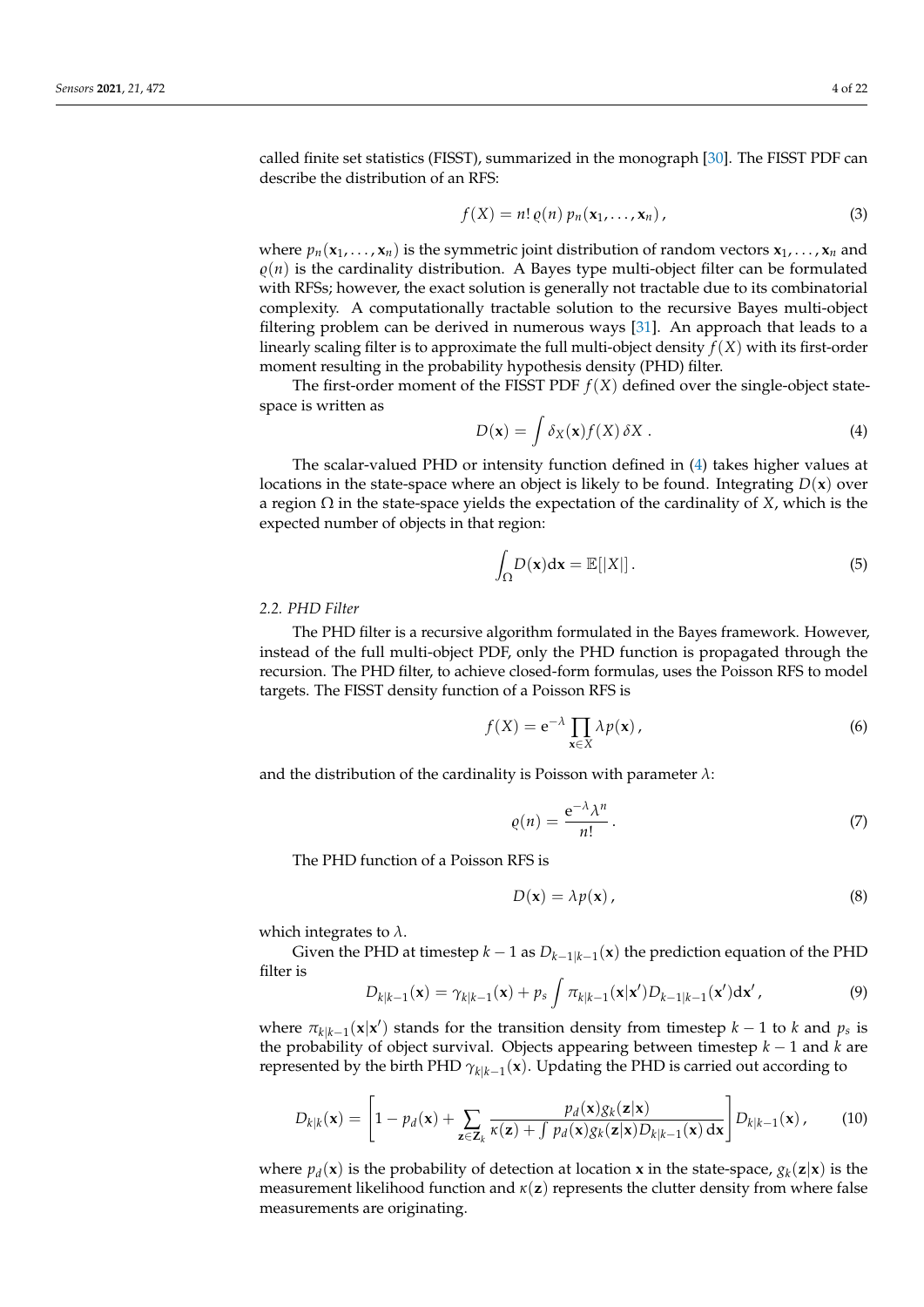It is beneficial to construct the birth PHD  $\gamma_{k|k-1}({\bf x})$  with the help of the measurements **z***k*−<sup>1</sup> [\[29\]](#page-21-19). This way, new objects will only appear in regions of the state-space that are covered by measurements. The birth PHD is computed via the time-prediction integral as

$$
\gamma_{k|k-1}(\mathbf{x}) = p_s \int \pi_{k|k-1}(\mathbf{x}|\mathbf{x}') \gamma_{k-1}(\mathbf{x}') d\mathbf{x}', \qquad (11)
$$

where  $\gamma_{k-1}(\mathbf{x})$  is the spatial PDF of object birth assembled as a mixture:

$$
\gamma_{k-1}(\mathbf{x}|\mathbf{Z}_{k-1}) = \frac{1}{|\mathbf{Z}_{k-1}|} \sum_{\mathbf{z} \in \mathbf{Z}_{k-1}} \beta(\mathbf{x}|\mathbf{z}). \tag{12}
$$

The density  $\beta(x|z)$  represents the image of a measurement in the state-space.

Regarding filter implementation, practical methods are the Gaussian mixture and particle filter approaches. In this work, we concentrate on the particle filter implementation, which is based on the weighted sum approximation of the PHD function using *N* samples at locations  $\mathbf{x}^{(i)}$  with weights  $w^{(i)}$ :

$$
D(\mathbf{x}) \approx \sum_{i=1}^{N} w^{(i)} \, \delta_{\mathbf{x}^{(i)}}(\mathbf{x}) \,. \tag{13}
$$

### *2.3. Problem Statement and Motivation*

The classical PHD filter uses the standard measurement model that makes the assumptions that a target can generate at most one measurement, and a measurement cannot be generated by more than one target [\[20\]](#page-21-10). In this case, the PHD filter has linear scaling properties in terms of the tracked objects and in the number of processed measurements.

Implementing the PHD filter with particle approximation can be done relatively easily, as described in [\[30\]](#page-21-20) (Chapter 16.5.2). The PHD filter does not produce discrete object state estimates. It must be extracted from the PHD function, either represented by an analytical formula or a particle system. Algorithms such as k-means or expectation–maximization can be used to create particle clusters. The number of clusters to be created is guided by the expected number of objects, which is the sum of particle weights. This expectation is, however, not stable and requires averaging [\[30\]](#page-21-20) (p. 623).

Updating the PHD function using particle approximation can be done, according to [\(10\)](#page-3-1), in one step. This standard approach, referred to as the pseudo-likelihood update, has drawbacks making the filtering less effective [\[32\]](#page-21-22). On the one hand, if measurements do not support a particle, its weight will be decreased by the factor 1 − *p<sup>d</sup>* . If an object is absent from the measurement set due to miss-detection, but present at the scene, the filter is unlikely to resample the corresponding particles. Consequently, upon re-detecting the object, particles need to be drawn again from the birth pool. On the other hand, extracting the posterior multi-object state from the particles is not straightforward. The clustering algorithm needed to give object state estimates increases the computational requirement and is essentially ad-hoc.

In case an object is temporarily occluded, particles representing it are likely to be dropped by the filter in a few timesteps, and no point estimate could be created. If the occlusion is anticipated by means of adjusting the probability of detection to a low value, undetected particles can exist for a longer time. This can be illustrated by writing  $(10)$  as a particle approximation: (*i*)

$$
w_{k|k-1}^{(i)} = \left[1 - p_d\left(\mathbf{x}_{k|k-1}^{(i)}\right)\right]w_{k|k-1}^{(i)} + \left[\sum_{\mathbf{z}\in\mathbf{Z}_k}\frac{p_d\left(\mathbf{x}_{k|k-1}^{(i)}\right)g_k\left(\mathbf{z}|\mathbf{x}_{k|k-1}^{(i)}\right)}{\kappa(k-1)g_k\left(\mathbf{x}_{k|k-1}^{(j)}\right)g_k\left(\mathbf{z}|\mathbf{x}_{k|k-1}^{(j)}\right)w_{k|k-1}^{(j)}}\right]w_{k|k-1}^{(i)},\tag{14}
$$

where the first term on the right-hand side stands for the undetected, the second term for the detected particle weights. At positions in the state-space where  $p_d(\mathbf{x})$  has low values, undetected particle weights will reduce by a small amount helping particles to exist longer.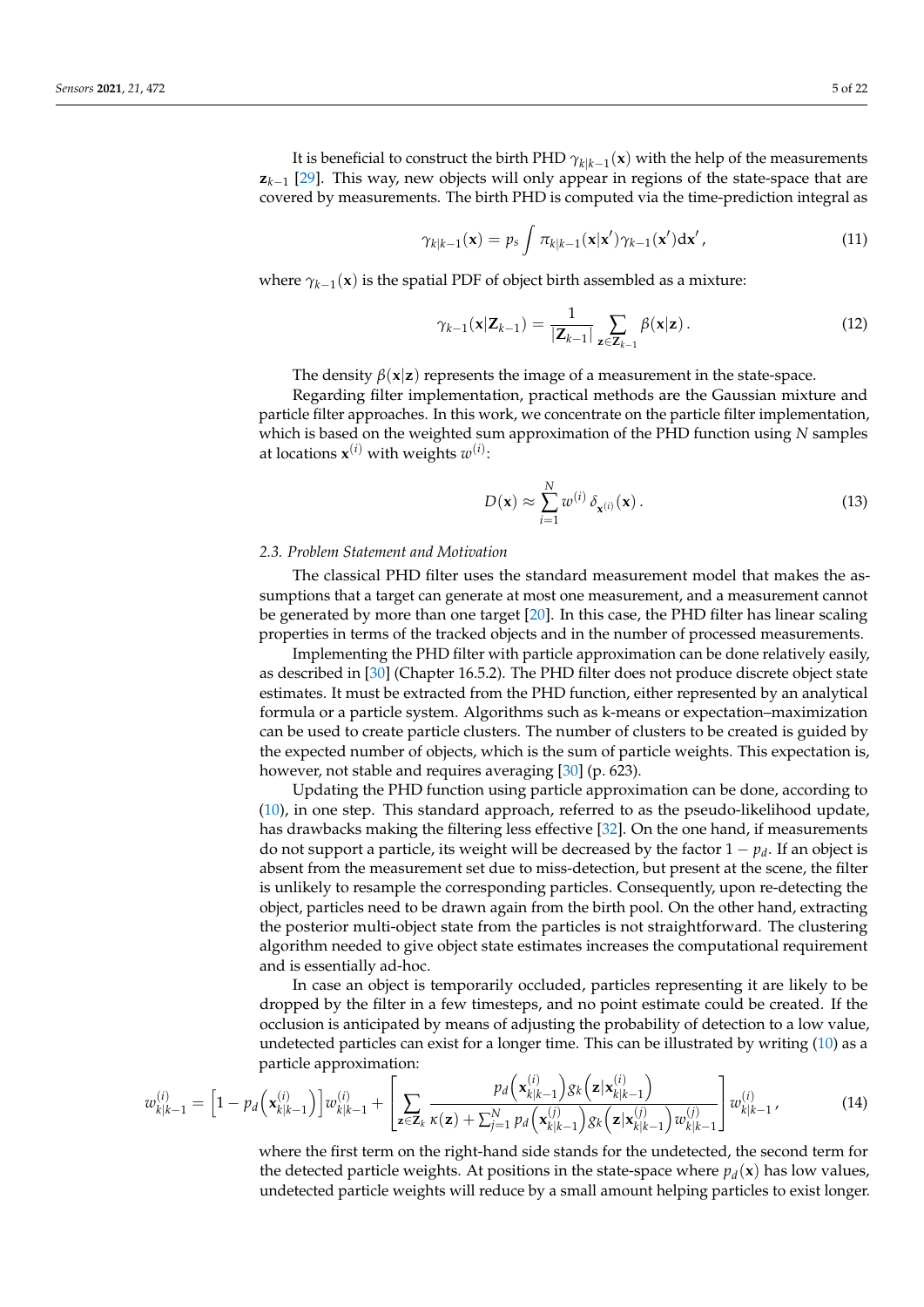Erdinc et al. analyzed the effect of missed detection to the expected number of objects in a single-target scenario with constant *p<sup>d</sup>* [\[22\]](#page-21-12). The underestimation of the expected target number is due to the first-order approximation used in the PHD filter [\[33\]](#page-21-23) (p. 199). If no measurements arrive at timestep *k* then the PHD filter estimates

$$
N_{k|k} = (1 - p_d)N_{k|k-1},
$$
\n(15)

while the exact formula would be

$$
N_{k|k} = \frac{(1 - p_d)N_{k|k-1}}{1 - N_{k|k-1}p_d}.
$$
\n(16)

The difference is negligible if  $p_d$  is close to unity but significant otherwise.

We mention one more aspect that is relevant to the current application. Since the birth density is generated from the measurements, multiple detections of the same object must be considered. An individual object may be detected numerous times either because it is extended, or the sensor's refresh rate is higher than the filtering timestep. In this case, the birth density would gain more weight, which can be desired or undesired. On the other hand, the expected number of newborn or already present objects is biased, which is clearly undesired.

## <span id="page-5-0"></span>**3. The Proposed Method**

Our approach builds on the PHD particle filter algorithm described in [\[29\]](#page-21-19), wherein the central idea is to create particle clusters in a probabilistic manner, using the measurement set. Each particle cluster is updated independently by a standard bootstrap particle method. A discrete object is extracted from a cluster and reported by the filter if enough particle weight is accumulated in one. The number of particle clusters and the number of reported objects are upper bounded by the measurement set cardinality. The clustering method above uses a sensor model that generates zero or one measurement per object. This assumption ensures that a probability distribution can be generated that measures how likely a particle belongs to a measurement. It should be noted that only targets that have been detected at the current timestep have a chance to be reported.

We aim to track and report objects that are undetected but possibly present. To achieve this, the proposed filter distinguishes detected, hidden, and undetected particles. The difference between undetected and hidden particles is that objects can be reported based on hidden particles if enough particle weight is concentrated. Suppose the filter considers a cluster of particles to be an object that should be reported based on the sum of the contained particle weights. In that case, the point estimate and the object state's covariance is stored with the associated label. In the next iteration, birth particles are generated using measurements from the previous timestep. Every particle and the stored point estimates are propagated according to the motion model. In the update step, we create the union of the collected measurements and the stored point estimates and with a given threshold merge the close matches.

The update method for hidden particles is the same as for undetected particles; however, the same clusterization method is used as for detected particles. The likelihood computation happens with the augmented measurement set. For the real measurements, the covariance matrix *R* is used while for the point estimate components the covariance matrix computed from the sample is substituted into the likelihood function. The resultant likelihood values are used to create particle clusters but not to update particle weights. The actual update step happens cluster-wise with the associated measurement or object generated pseudo-measurement. Hidden particles are updated as undetected particles. This way we introduce no additional information by increasing particle weights with the pseudo-measurements.

The filter is initialized with the assumption that there are no detected objects, thus with zero particle. Objects will emerge from the measurement generated birth particles.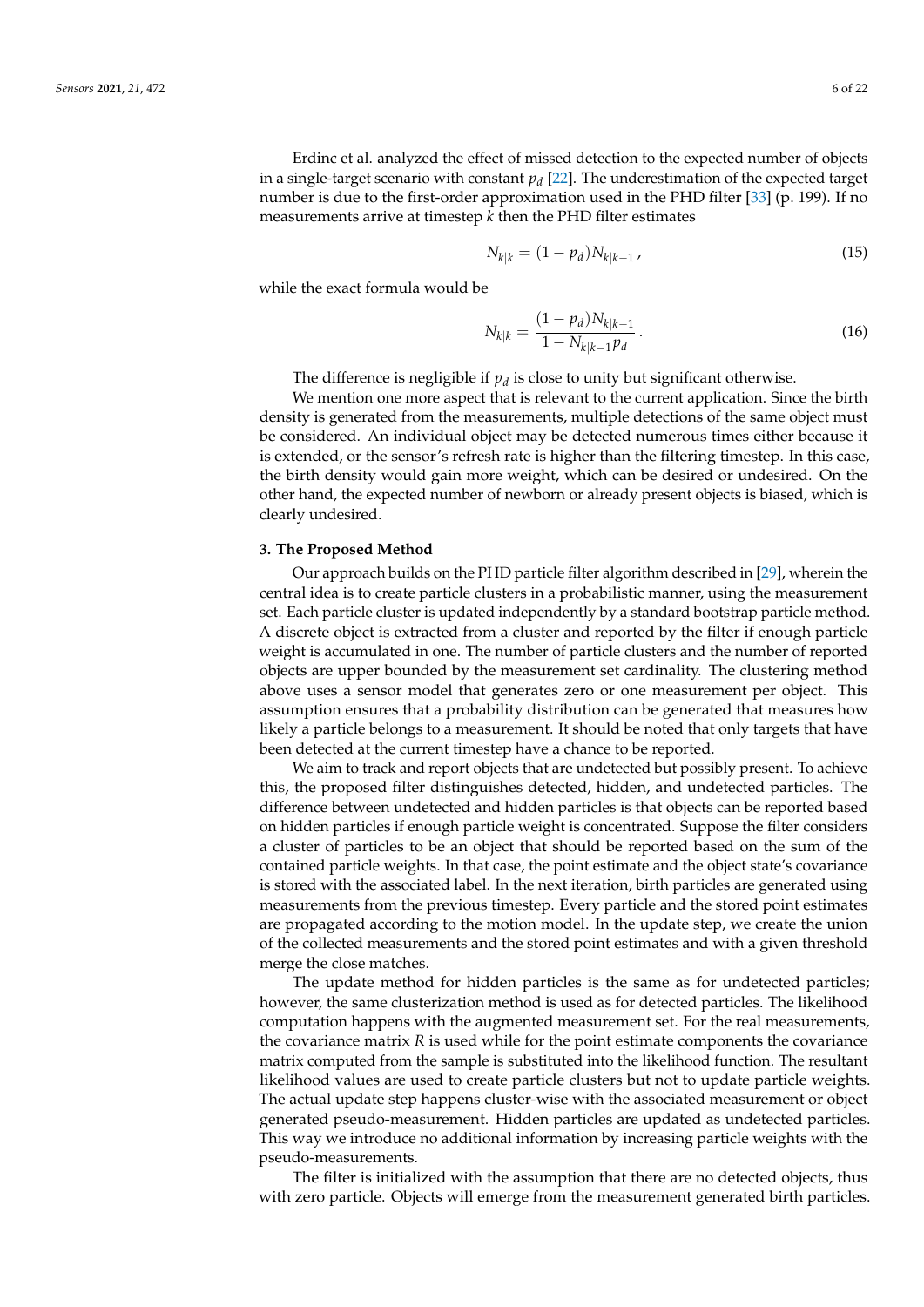For every measurement  $n_p$  particles are drawn from the birth pool, which is defined by the inverse measurement model  $h^{-1}(z)$ . Besides the measurement generated birth particles, the filter uses birth particles originating from the assumed hidden objects. A hidden object is a reported point estimate computed from a hidden particle cluster.

At timestep  $k-1$  let  $\left\{ \mathbf{x}_{k-1}^{(i)} \right\}$ *k*−1 , *w* (*i*)  $\binom{i}{k-1}$  $\binom{N_{k-1}}{k-1}$  $\int_{i=1}^{1}$  denote the particle system approximating the posterior PHD function *Dk*−<sup>1</sup> (**x**). Beside particles, reported object states and labels are also propagated in the recursion. Labels are discrete identifiers, typically a unique integer number for every object. Let *Ok*−<sup>1</sup> denote the set of estimated object states, covariance matrices and labels with cardinality  $|O_{k-1}| = o_{k-1}$  thus

$$
O_{k-1} = \left\{ \mathbf{c}_{k-1}^{(i)}, C_{k-1}^{(i)}, l_{k-1}^{(i)} \right\}_{i=1}^{o_{k-1}},
$$
\n(17)

where **c***k*−<sup>1</sup> is the estimated state and *Ck*−<sup>1</sup> is the error covariance matrix and *lk*−<sup>1</sup> is the label. Similarly, the set of hidden objects is

$$
O_{k-1,h} = \left\{ \mathbf{c}_{k-1,h}^{(i)}, C_{k-1,h}^{(i)}, l_{k-1}^{(i)} \right\}_{i=1}^{o_{k-1,h}},
$$
\n(18)

where  $|O_{k-1}| = o_{k-1,h}$ . The measurement set from timestep *k* is  $Z_k = \{ \mathbf{z}_k^{(1)} \}$  $\mathbf{z}_k^{(1)}, \ldots, \mathbf{z}_k^{(m_k)}$  $\binom{m_k}{k}$ .

For birth particles the distribution to be drawn from is created as a mixture generated by the measurements and the hidden object estimates. For the measurement driven birth pool the procedure is the following [\[34\]](#page-21-24) (p. 68). Given *mk*−<sup>1</sup> measurements the birth pool *bk*−1,*<sup>z</sup>* (**x**|*Zk*−<sup>1</sup> ) is created by inverting *h*(**x**) for every measurement yielding the mixture

$$
b_{k-1,z}(\mathbf{x}|Z_{k-1}) = \sum_{i=1}^{m_{k-1}} \beta_{k-1}(\mathbf{x}|\mathbf{z}_{k-1}^{(i)})\,,\tag{19}
$$

where the individual Gaussians have the form

$$
\beta_{k-1}(\mathbf{x}|\mathbf{z}_{k-1}^{(i)}) = \mathcal{N}\left(\mathbf{x}; h_{k-1}^{-1}(\mathbf{z}_{k-1}^{(i)}), H_{k-1}R_{k-1}H_{k-1}^{\top}\right).
$$
\n(20)

For the birth particles that are generated by the hidden objects, the birth pool is

$$
b_{k-1,h}(\mathbf{x}|O_{k-1,h}) = \sum_{i=1}^{o_{k-1,h}} \beta_{k-1,h}(\mathbf{x}|c_{k-1,h}^{(i)})\,,\tag{21}
$$

where the individual Gaussians are

$$
\beta_{k-1,h}\left(\mathbf{x}|\mathbf{c}_{k-1,h}^{(i)}\right)=\mathcal{N}\left(\mathbf{x};\mathbf{c}_{k-1,h}^{(i)},C_{k-1,h}^{(i)}\right).
$$
\n(22)

The overall birth density function assembles as a normalized mixture:

$$
b_{k-1}(\mathbf{x}|Z_k \bigcup O_{k-1,h}) = \frac{1}{m_{k-1}} b_{k-1,z}(\mathbf{x}|Z_{k-1}) + \frac{1}{o_{k-1,h}} b_{k-1,h}(\mathbf{x}|O_{k-1,h}). \tag{23}
$$

Sampling from the distributions  $b_{k-1}$  results the birth particle system  $\left\{\mathbf{x}_{b,k}^{(i)}\right\}$  $\sum_{b,k-1}^{(i)}$ , *w*<sub>b, </sub>*k*  $\left\{\begin{array}{c} (i) \\ b,k-1 \end{array}\right\}$  $N_{b,k-1}$  where the weights are set such that the particles represent  $\nu_{b,k-1}$  objects:  $w_{b,k-1}^{(i)} = 1$  $v_{b,k-1}/N_{b,k-1}$  and the total number of birth particles is

$$
N_{b,k-1} = n_p(m_{k-1} + o_{k-1,h}).
$$
\n(24)

The posterior birth intensity,  $v_{hk}$  can be evaluated, according to [\[35\]](#page-21-25), by summing up the newborn particle weights and if it is found to be unrealistic the prior  $v_{b,k-1}$  values can be modified, and changes propagated to the update step.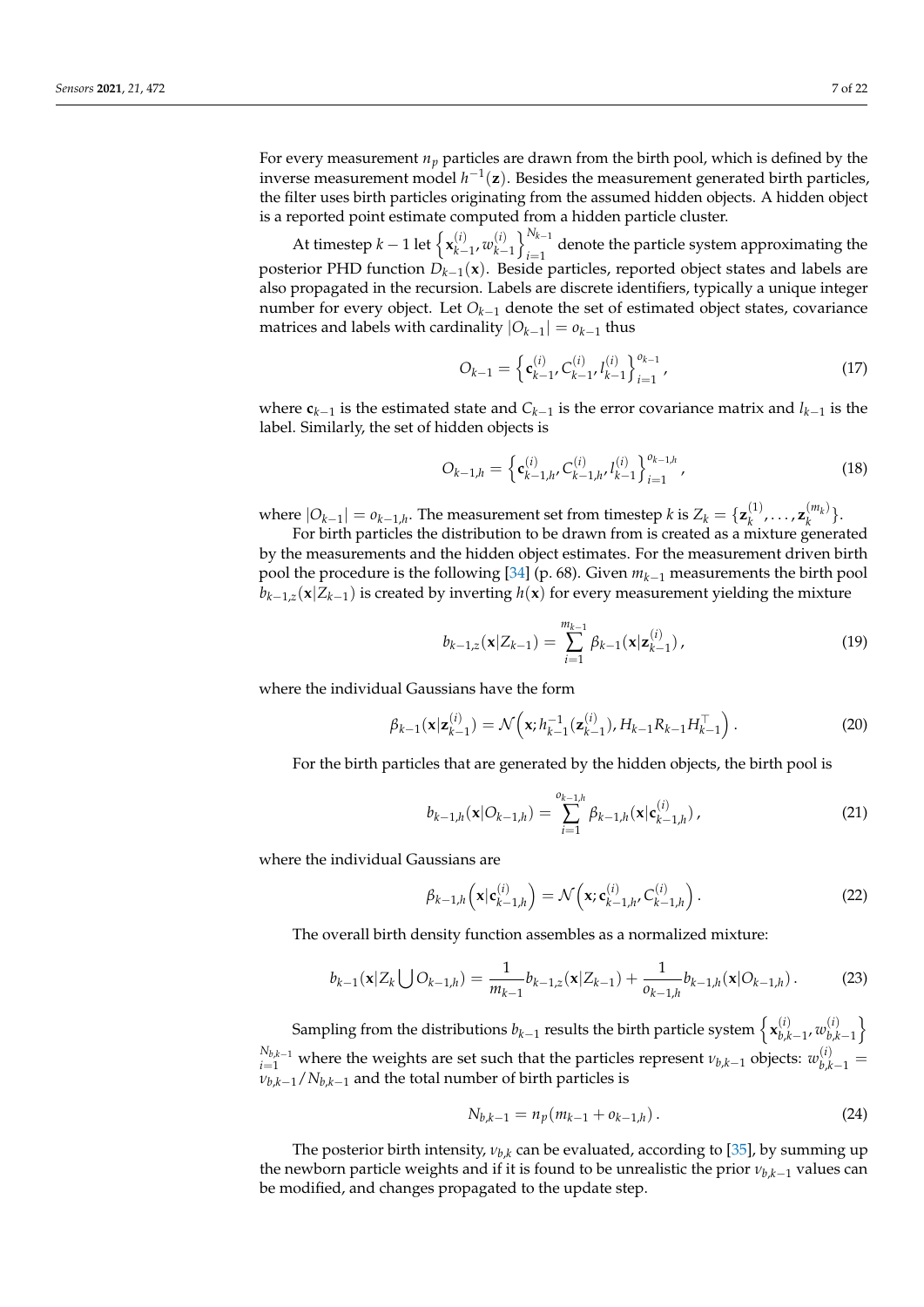The particles coming from timestep  $k - 1$  and the birth particles create the ensemble  $\left\{ \mathbf{x}_{k-}^{(i)} \right\}$ *k*−1 , *w* (*i*)  $\binom{k+1}{k-1}$ <sub>i=1</sub> *i*=1 on which the prediction step is performed according to the motion model:

$$
\mathbf{x}_{k|k-1}^{(i)} \sim \mathcal{N}\left(f_{k-1}\left(x_{k-1}^{(i)}\right), Q_{k-1}\right),\tag{25}
$$

and the predicted weights are

<span id="page-7-1"></span><span id="page-7-0"></span>
$$
w_{k|k-1}^{(i)} = p_s w_{k-1}^{(i)}.
$$
\n(26)

Beside particles, the object states and covariances are also propagated as

$$
\mathbf{c}_{k|k-1}^{(i)} = f_{k-1} \left( \mathbf{c}_{k-1}^{(i)} \right) \tag{27}
$$

$$
C_{k|k-1}^{(i)} = F_{k-1}^{(i)} C_{k-1}^{(i)} F_{k-1}^{(i)\top} + Q_{k-1} (i = 1 \dots o_{k-1})
$$
\n(28)

and

$$
\mathbf{c}_{k|k-1,h}^{(j)} = f_{k-1} \left( \mathbf{c}_{k-1,h}^{(j)} \right)
$$
 (29)

$$
C_{k|k-1,h}^{(j)} = F_{k-1}^{(j)} C_{k-1,h}^{(j)} F_{k-1}^{(j)\top} + Q_{k-1} (j = O_{k-1} + 1 \dots o_{k-1,h}), \qquad (30)
$$

where  $F_{k-}^{(i)}$ *k*−1 is the Jacobian of *fk*−<sup>1</sup> evaluated at **c** (*i*)  $\frac{(i)}{k-1}$  or **c** $\frac{(i)}{k-1}$ *k*−1,*h* and the labels are propagated without change: *l* (*i*)  $\binom{i}{k|k-1} = l_{k-1}^{(i)}$ *k*−1 .

At the update step, likelihood values for every particle-measurement pair must be computed. At this stage, particles will be classified as detected, hidden, or not detected. The predicted but not detected objects will be considered to be pseudo-measurements taking values from [\(27\)](#page-7-0)–[\(30\)](#page-7-1).

The algorithm to match the predicted objects and measurements considers only the position coordinates, thus works on a two-dimensional marginal distribution. The Kullback–Leibler (KL) divergence is used to compare measurements and the predicted objects. For every measurement-object pair, a KL divergence value is computed. The null hypothesis that the measurement does not belong to any object is represented by a uniform distribution covering the area of interest. The size of the area sets the intensity of the distribution.

The KL divergence between two *n*-dimensional normal distribution with means  $\mu_1$ ,  $\mu_2$ and covariance matrices  $\Sigma_1$ ,  $\Sigma_2$  is

$$
D_{KL}(\mathcal{N}_1, \mathcal{N}_2) = \frac{1}{2} \left( \log \frac{\det \Sigma_2}{\det \Sigma_1} - n + \text{tr} \left( \Sigma_2^{-1} \Sigma_1 \right) + (\mu_2 - \mu_1)^{\top} \Sigma_2^{-1} (\mu_2 - \mu_1) \right). \tag{31}
$$

For the null hypothesis, the KL divergence between a uniform  $\mathcal{U}(\Gamma)$  and a normal distribution is computed:

$$
D_{KL}(\mathcal{U}(\Gamma), \mathcal{N}(\mu, \Sigma)) = \int_{\Gamma} \mathcal{U}(\Gamma) \log \frac{\mathcal{U}(\Gamma)}{\mathcal{N}(\mu, \Sigma)} d\mathbf{x}.
$$
 (32)

Considering a rectangular region of  $\Gamma = (b - a)(d - c)$  and a two-dimensional normal distribution the integral evaluates to

$$
D_{KL}(\mathcal{U}(\Gamma), \mathcal{N}(\mu, \Sigma)) = \log \frac{2\pi \sqrt{\det \Sigma}}{\Gamma} + \frac{1}{6\Gamma} (\sigma_{11}(a^3 - b^3)(c - d) + \frac{3}{2}\sigma_{12}(a^2 - b^2)(c^2 - d^2) + \sigma_{22}(c^3 - d^3)(a - b))
$$
(33)

where  $σ<sub>ij</sub>$  are the elements of Σ.

An object, be it hidden or detected, is considered to be covered by a measurement *j* if

<span id="page-7-2"></span>
$$
D_{KL}(\mathcal{N}(\mathbf{z}_k^{(j)}, R), \mathcal{N}(\mathbf{c}, C)) > D_{KL}(\mathcal{U}(\Gamma_k), \mathcal{N}(\mathbf{c}, C))
$$
\n(34)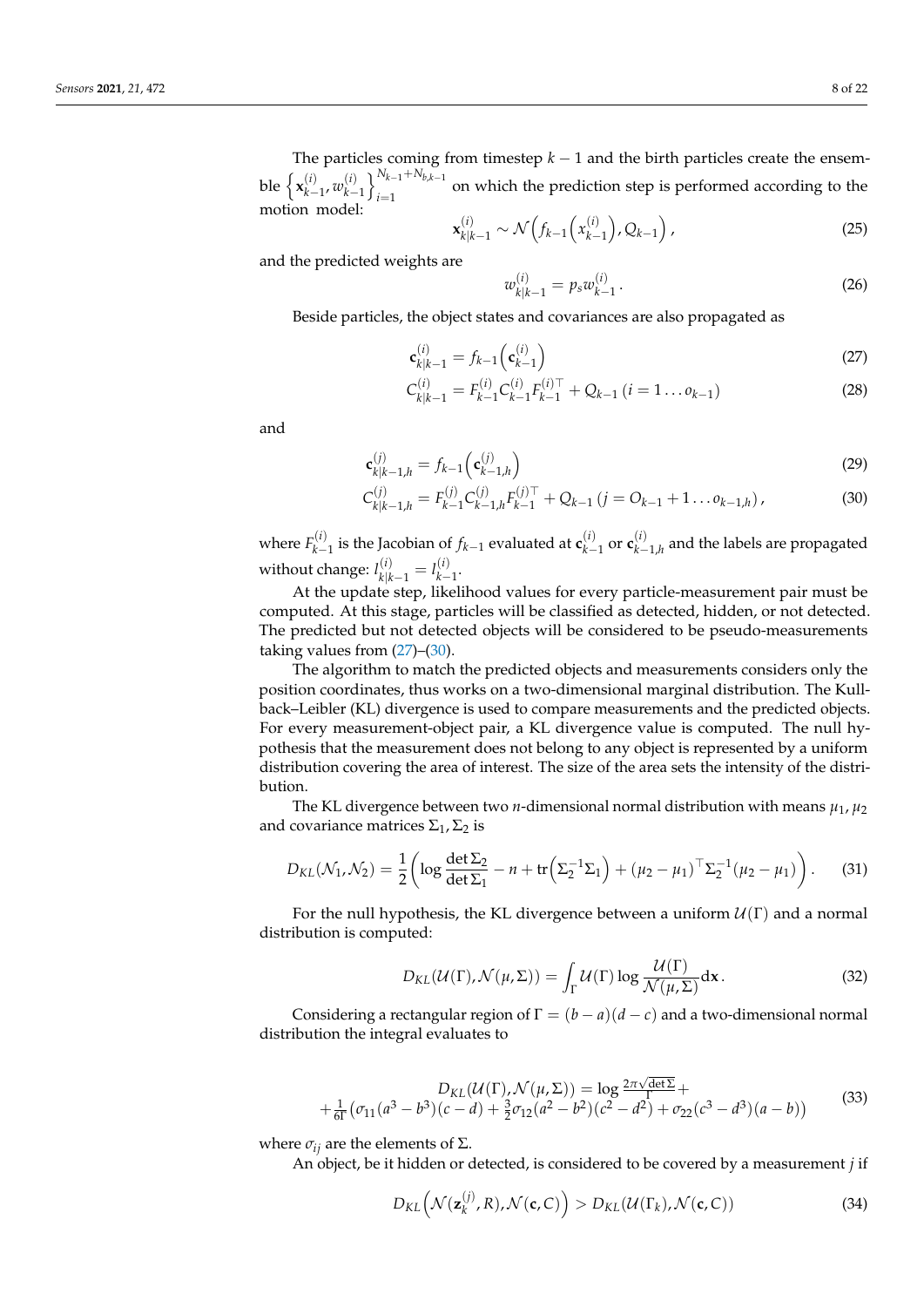in which case the object **c**, which can be  $\mathbf{c}_{k|l}^{(i)}$  $\frac{(i)}{k|k-1}$  or  $\mathbf{c}_{k|k}^{(i)}$  $\binom{V}{k|k-1,h}$  is appended to the measurement set.

Depending on whether the measurements come with labels, two strategies can be used. In the case of labeled measurements, the received label is used if no object can be associated. If an object matches the measurement, then the received label will be replaced with the object's label. In unlabeled measurements, an unmatched measurement should be assigned an unused label chosen from a designed pool.

The augmented set  $\hat Z_k \supseteq Z_k$  may or may not contain more elements than the original measurement set and  $|\hat{Z}_k| = |Z_k| + \hat{o}_k + \hat{o}_{k,h}$  where  $\hat{o}_k$  and  $\hat{o}_{k,h}$  are the number of detected and hidden object inserted into the set. The numbers  $\hat{o}_k + \hat{o}_{k,h}$  are coming from the condition [\(34\)](#page-7-2): if the inequality holds for a certain object then  $o_k$  or  $o_{k,h}$  is incremented, depending on whether it was a detected or hidden object. Using  $\hat{Z}_k$  the particles are partitioned to form clusters. Partitioning is performed in a probabilistic manner as described in [\[32\]](#page-21-22). A probability is computed to every particle-measurement pair  $\left(\mathbf{x}_{k|k}^{(i)}\right)$ *k*|*k*−1 , **ˆz** (*j*) *k* , **ˆz** (*j*)  $\hat{Z}_k$  which measures how likely measurement  $\hat{\mathbf{z}}_k^{(j)}$  $\mathbf{x}_k^{(i)}$  is generated by an object at state  $\mathbf{x}_{k|k}^{(i)}$ *k*|*k*−1 :

$$
P_{ij} = \frac{p_d(\mathbf{x}_{k|k-1}^{(i)})g_k(\mathbf{\hat{z}}_k^{(j)}|\mathbf{x}_{k|k-1}^{(i)})w_{k|k-1}^{(i)}}{\kappa(\mathbf{z}_j) + \sum_{l=1}^{N_{k|k-1}} p_d(\mathbf{x}_{k|k-1}^{(l)})g_k(\mathbf{\hat{z}}_k^{(j)}|\mathbf{x}_{k|k-1}^{(l)})w_{k|k-1}^{(l)}}\,,\tag{35}
$$

where  $N_{k|k-1} = N_{k-1} + N_{b,k-1}$ . The likelihood value for a measurement is

$$
g_k(\hat{\mathbf{z}}_k^{(j)}|\mathbf{x}_{k|k-1}^{(i)}) = \mathcal{N}\left(\hat{\mathbf{z}}_k^{(j)}; h_k\left(\mathbf{x}_{k|k-1}^{(i)}\right), R\right), \text{ for } j = 1...|Z_k|
$$
 (36)

and for a pseudo-measurement

$$
g_k(\hat{\mathbf{z}}_k^{(j)}|\mathbf{x}_{k|k-1}^{(i)}) = \mathcal{N}\left(\mathbf{c}; h_k\left(\mathbf{x}_{k|k-1}^{(i)}\right), C\right),\tag{37}
$$

where **c** is a detected object for  $j = |Z_k| + 1, ..., |Z_k| + \hat{o}_k$  and is a hidden object for  $j = |Z_k| + \hat{o}_k + 1, \ldots, |Z_k| + \hat{o}_k + \hat{o}_{k,h}$ . A particle is regarded as not detected with probability

$$
P_{i0} = \left(1 - p_d(\mathbf{x}_{k|k-1}^{(i)})\right) w_{k|k-1}^{(i)}.
$$
\n(38)

Normalizing the probabilities  $P_{ij}$ ,  $(j = 0, 1, \ldots, |\hat{\mathsf{Z}}_k|)$  generates a discrete distribution above the indices *j* for every particle *i*:

$$
p_i(j) = \frac{P_{ij}}{\sum_{l=0}^{\lfloor 2_k \rfloor} P_{il}}.
$$
\n(39)

For every particle *i* an index *j* is chosen with probability  $p_i(j)$  thus generating  $1 + |\hat{Z}_k|$ clusters. Particle clusters are categorized according to the value of *j* as:

not detected : 
$$
j = 0
$$
  
detected particle :  $0 < j < = |Z_k|$   
hidden particle :  $|Z_k| < j < = |Z_k|$ 

The formed particle clusters are denoted by  $\big\{\mathcal{C}_k^{(j)}\big\}$  $\binom{(j)}{k}$ ,  $l_k^{(j)}$  $\binom{j}{k}$   $\sum_{i=0}^{|\hat{Z}_k|}$  $\sum_{j=0}^{|Z_k|}$ , where  $l_k^{(j)}$  $\binom{1}{k}$  is the label associated with the cluster, which is the same as the label of the measurement the particles in the cluster were assigned to. The particle weights in the hidden and the not detected clusters are updated the same way:

$$
w_{k|k}^{(i)} = (1 - p_d(\mathbf{x}_{k|k-1}^{(i)})) w_{k|k-1}^{(i)}.
$$
\n(40)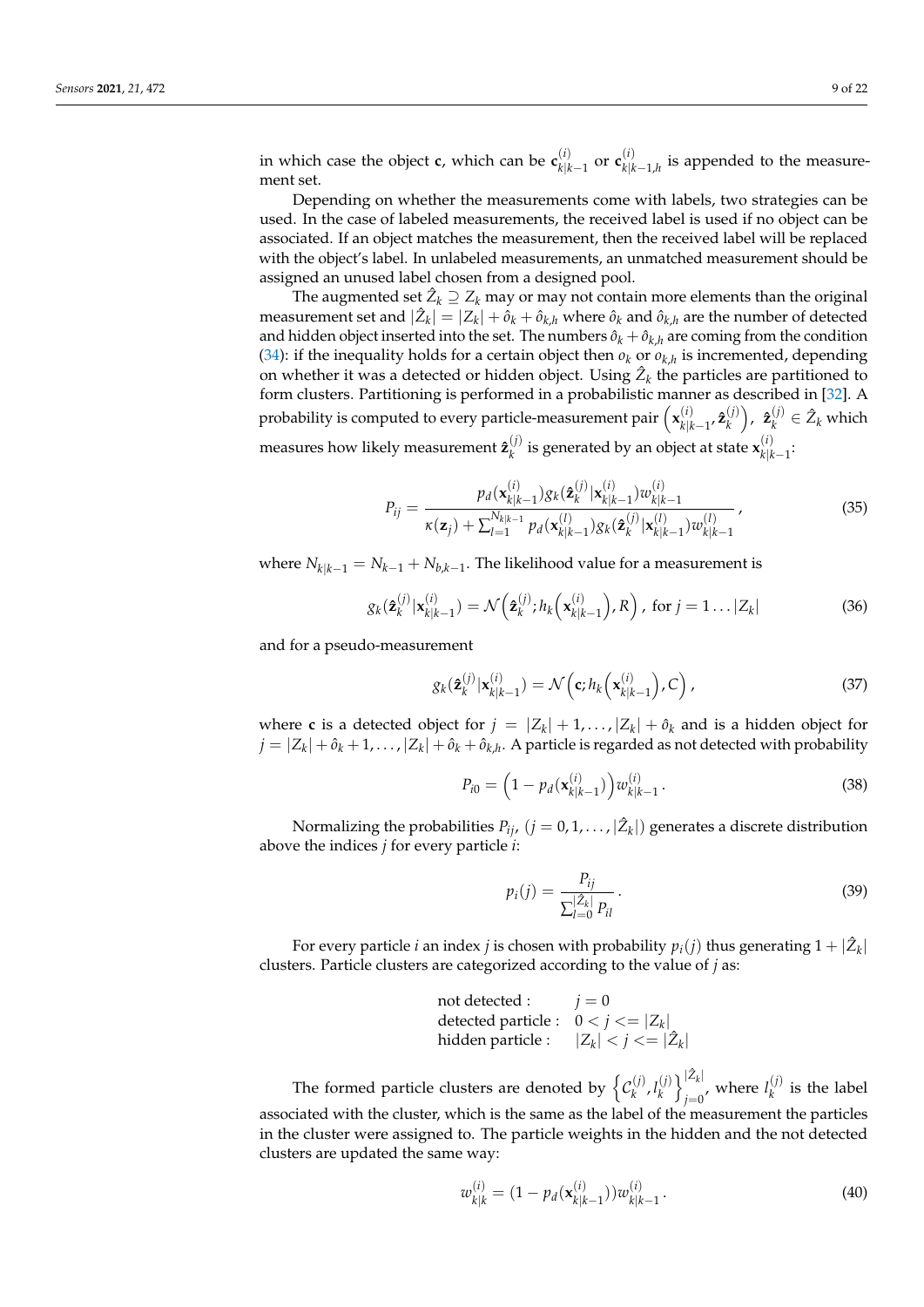Particle weights in the detected clusters are computed using a bootstrap particle filter update:  $\langle i \rangle$  $(i)$ 

$$
w_{k|k}^{(i)} = \frac{p_d(\mathbf{x}_{k|k-1}^{(i)})g_k(\mathbf{z}_{k}^{(j)}|\mathbf{x}_{k|k-1}^{(i)})w_{k|k-1}^{(i)}}{\kappa(\mathbf{z}_j) + \sum_{l=1}^{N_{k|k-1}} p_d(\mathbf{x}_{k|k-1}^{(l)})g_k(\mathbf{z}_j|\mathbf{x}_{k|k-1}^{(l)})w_{k|k-1}^{(l)}}.
$$
(41)

For the not detected and hidden clusters the updated and predicted particles states are identical:

$$
\mathbf{x}_{k|k}^{(i)} = \mathbf{x}_{k|k-1}^{(i)}
$$
\n(42)

while for detected clusters, particles are resampled with probability proportional to their weights.

The sum of particle weights in a detected or hidden cluster is between 0 and 1 thus it is regarded as the existence probability of an object represented by the particles:

$$
r_k^{(j)} = \sum_{i=1}^{|C_k^{(j)}|} w_{k|k}^{(i)}.
$$
\n(43)

If  $r_k^{(j)}$  $\frac{d}{dx}$  is above a given threshold, a point estimate is computed from the particle cluster, and an object is registered as detected or hidden, based on the index *j*. The detected object set is

$$
O_k = \left\{ \mathbf{c}_k^{(i)}, C_k^{(i)}, l^{(i)} \right\}_{i=1}^{o_k},\tag{44}
$$

where the point estimates are computed cluster-wise as a weighted sum of the corresponding particle states: |C(*α*)

$$
\mathbf{c}_{k}^{(i)} = \sum_{j=1}^{|\mathcal{C}_{k}^{(k)}|} w_{k|k}^{(j)} \mathbf{x}_{k|k}^{(j)}
$$
(45)

for a cluster  $|\mathcal{C}_k^{(\alpha)}|$ ,  $\alpha \in 1, ..., |Z_k|$ . The error covariance matrices are computed from the samples:

 $\langle \alpha \rangle$ 

$$
C_k^{(i)} = \sum_{j=1}^{|C_k^{(i)}|} w_{k|k}^{(i)} \Big( \mathbf{c}_k^{(i)} - \mathbf{x}_{k|k}^{(j)} \Big) \Big( \mathbf{c}_k^{(i)} - \mathbf{x}_{k|k}^{(j)} \Big)^\top. \tag{46}
$$

For hidden objects, the calculations are the same for indices  $\alpha \in |Z_k| + 1, \ldots, |\hat{Z}_k|$ resulting in the set

$$
O_{k,h} = \left\{ \mathbf{c}_{k,h}^{(i)}, C_{k,h}^{(i)}, l^{(i)} \right\}_{i=1}^{o_{k,h}}.
$$
\n(47)

It should be noted that more sophisticated procedures can be carried out to extract point estimates from particle clouds. Differentiating newborn and already persisting particles and normalizing weight can improve estimation performance, as reported in [\[36](#page-21-26)[,37\]](#page-21-27).

#### *Handling Multiple Measurements in One Timestep*

Since the PHD filter uses the standard measurement model, it can only perform efficiently if an object cannot generate more than one measurement. In other words, multi-detection does not arise.

Due to the high refresh rate, radar can detect and report an object multiple times during the filtering timestep. To handle the multiple detection instead of using a nonstandard measurement model that captures this peculiarity, we process the measurements online. We collect the measurements that arrived during the filter timestep and form unique clusters. We use the fact that vehicles cannot overlap in the position subspace of the state-space. The algorithm is summarized in Algorithm [1.](#page-10-1)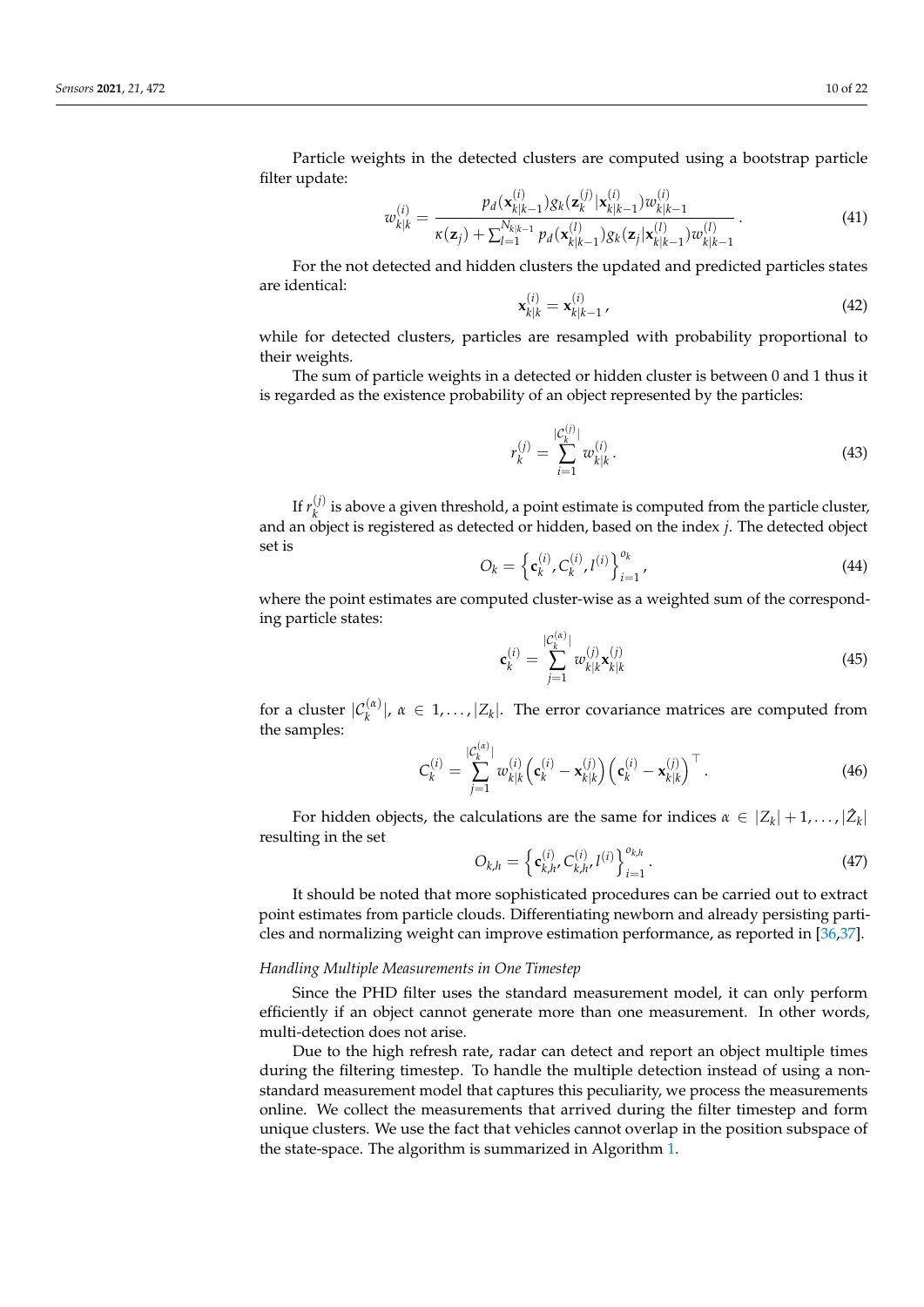<span id="page-10-1"></span>

| Algorithm 1 Measurement clusterization.                                                                                                                              |  |  |
|----------------------------------------------------------------------------------------------------------------------------------------------------------------------|--|--|
| 1: procedure CREATEUNIQUECLUSTERS(Z)                                                                                                                                 |  |  |
| From measurement set $Z = {\mathbf{z}_i}_{i=1}^m$ create matrix $\mathcal{Z} = [\mathbf{z}_1, \dots, \mathbf{z}_m]$<br>2:                                            |  |  |
| Sort the columns of $Z$ in increasing order by the rows 1 and 2<br>3:                                                                                                |  |  |
| Segment $\mathcal Z$ to sets $C_n$ as follows:                                                                                                                       |  |  |
| $n=1, C_1=\{\mathcal{Z}_{*,1}\}\$<br>$\triangleright *$ denotes all elements<br>4:                                                                                   |  |  |
| for $i \leftarrow 2$ to m do<br>5:                                                                                                                                   |  |  |
| if $(\mathcal{Z}_{1,i}-\mathcal{Z}_{1,i-1}) < d_1 \wedge (\mathcal{Z}_{2,i}-\mathcal{Z}_{2,i-1}) < d_2$ then $\triangleright$ Given thresholds $d_1$ and $d_2$<br>6: |  |  |
| $C_n = C_n \cup \{Z_{*i}\}\$<br>7:                                                                                                                                   |  |  |
| else<br>8:                                                                                                                                                           |  |  |
| $n = n + 1$<br>9:                                                                                                                                                    |  |  |
| $C_n = \{ \mathcal{Z}_{*,i} \}$<br>10:                                                                                                                               |  |  |
| end if<br>11:                                                                                                                                                        |  |  |
| end for<br>12:                                                                                                                                                       |  |  |
| Compute average state vector $c_i$ from every set $C_i$ :                                                                                                            |  |  |
| for $i \leftarrow 1$ to <i>n</i> do<br>13:                                                                                                                           |  |  |
| $\mathbf{c}_i = \frac{1}{ C_i } \sum_{\alpha \in C_i} \alpha$<br>14:                                                                                                 |  |  |
| end for<br>15:                                                                                                                                                       |  |  |
| <b>return</b> $Z^* = \{c_1, , c_m\}$<br>$\triangleright$ Clustered measurements<br>16:                                                                               |  |  |
| 17: end procedure                                                                                                                                                    |  |  |

# <span id="page-10-0"></span>**4. Occlusion Model**

The  $p_d(\mathbf{x})$  coefficient in the PHD filter equations indicates how likely the sensor detects an object. Its value depends on the state **x**, which permits modeling of the occlusion due to other objects present at the scene. To create a model for visibility, we use the radar cross-section (RCS) values reported by the radar for every detected object. As the RCS takes the cross-sectional area of a spherical body with the same reflective capability as the detected object, we model every road participant as a spherical object described by the RCS. If no RCS values are available, a predefined value can be assigned that is appropriate for the considered application, e.g., the cross-sectional area of a typical road vehicle.

The coefficient  $p_d(\mathbf{x})$  represents a probability thus, we regard it as the integral of a PDF *ξ* that accounts for the visibility. If the whole object lies in the sensor field of view (FOV), and no obstacles are blocking visibility, the PDF integrates to approximate unity. The occlusion model (Figure [1\)](#page-11-1) should set the limits of the integral to compute  $p_d(\mathbf{x})$ . As we consider a road traffic situation, only planar geometry will be used, hence the angular parametrization of the problem naturally arises.

The probability of detection depends on the state and time-varying, which is manifested through the time-dependent positions of the objects at the scene.  $p_d$  is expressed as a function of the state and the predicted objects:

<span id="page-10-2"></span>
$$
p_{d,k}\Big(\mathbf{x}, \{O_{k|k-1,h}^{(i)}\}_{i=1}^{0_{k-1}}\Big) = \int_{\Omega_k} \xi(\psi) d\psi, \tag{48}
$$

where *ψ* is the angular parameter. The domain of integration, Ω*<sup>k</sup>* is defined by the sensor FOV and the predicted object set:

$$
\Omega(\mathbf{x}) = \text{FOV} - \bigcup_{i=1}^{o_{k-1}} \Psi_i, \tag{49}
$$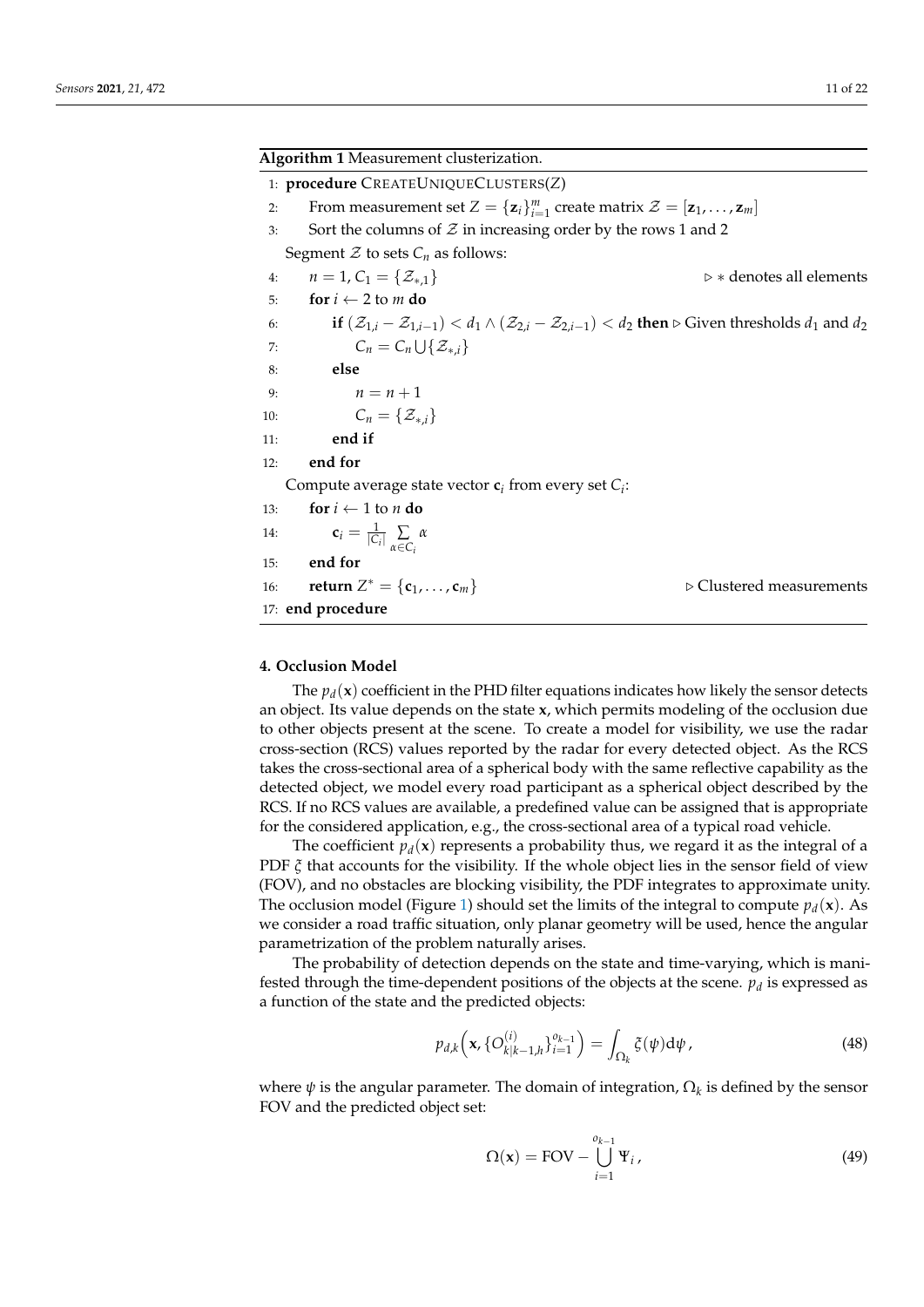where Ψ*<sup>i</sup>* is the angular interval covered by object *i*. If a location described by **x** is closer to the observer than object  $i$  then  $\Psi_i$  is empty.

<span id="page-11-1"></span>

**Figure 1.** Schematics of the occlusion model used to estimate the detection probabilities of road vehicles. The grey objects are partially covered by the white objects, as seen from the radar's perspective. The probability of detection is proportional to the hatched area under the curve representing object visibility.

A suitable density function needs to be chosen with the following requirements to model an object's visibility. It should be bell-shaped with parameters associated with the problem's geometry and possibly with an analytic cumulative distribution function (CDF) on finite support. The raised cosine distribution with PDF

$$
\xi(\psi; m, s) = \begin{cases} \frac{1}{2s} + \frac{1}{2s} \cos\left(\frac{\psi - \mu}{s}\pi\right) & \text{for } -\mu \le \psi \le \mu\\ 0 & \text{otherwise} \end{cases}
$$
(50)

is suitable for the problem. The function is centered at  $\mu$  which is computed from the position coordinates as  $m = \tan(1/\gamma, x)$ . The scale parameter *s* is the subtended angle by the diameter of the object which is approximated as the square root of the RCS:

$$
s = 2 \arctan\left(\frac{1}{2}\sqrt{\frac{RCS}{x^2 + y^2}}\right). \tag{51}
$$

The CDF of the raised cosine distribution has the form

$$
\Xi(\psi; m, s) = \frac{1}{2} + \frac{\psi - \mu}{s} + \frac{1}{2\pi} \sin\left(\frac{\psi - \mu}{s}\pi\right)
$$
(52)

thus the evaluation of the integral [\(48\)](#page-10-2) is computationally cheap.

### <span id="page-11-0"></span>**5. Simulation Results**

Various tests were performed to evaluate the performance of the proposed filter. Two abstract scenarios, one with crossing and one with random trajectories, were used to present the filter's general performance. In these scenarios, the occlusion model was not used, and predefined values were set for the probability of detection. Besides the abstract tests, two situations that model real traffic scenarios were designed. In these setups, the occlusion model was used to estimate the state-dependent probability of detection.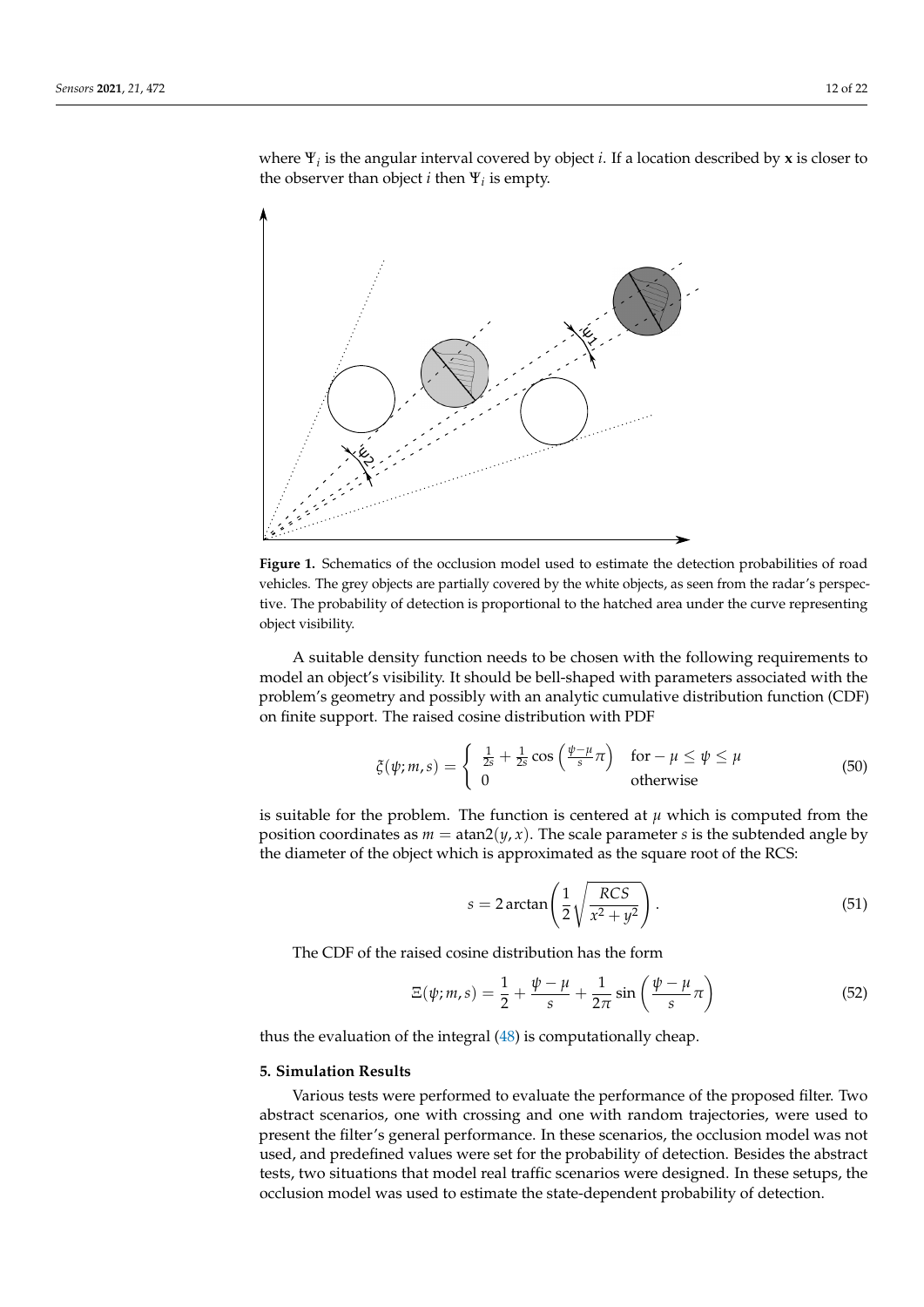The discrete dynamic system model for a tracked object uses the nearly constant velocity motion model

$$
\mathbf{x}_{k+1} = F_k \mathbf{x}_k + G_k \mathbf{w}_k \tag{53}
$$

<span id="page-12-1"></span>
$$
\mathbf{z}_k = H_k \mathbf{x}_k + \mathbf{v}_k \,, \tag{54}
$$

where the system matrix describes a constant velocity motion with sampling time *T<sup>s</sup>* :

$$
F = \mathbf{I}_2 \otimes \left[ \begin{array}{cc} 1 & T_s \\ 0 & 1 \end{array} \right] \tag{55}
$$

and ⊗ denotes the Kronecker product. The state vector has position and velocity components:  $\mathbf{x} = [x, \dot{x}, y, \dot{y}]$ . In the following the measurement vector will have the same components as the state vector, thus the measurement matrix is identified:  $H_k = I_4$ . The process and measurement noises,  $\mathbf{w}_k$  and  $\mathbf{v}_k$  respectively, are zero mean additive white Gaussian terms with covariances:

$$
Cov[\mathbf{w}_k] = q_w^2 \mathbf{I}_2 \tag{56}
$$

$$
Cov[\mathbf{v}_k] = \mathbf{I}_2 \otimes \left[ \begin{array}{cc} \sigma_1^2 & 0 \\ 0 & \sigma_2^2 \end{array} \right],
$$
 (57)

where  $\sigma_1$ ,  $\sigma_2$  and  $q_w$  are the noise intensities. The process noise acts through the matrix

$$
G = \mathbf{I}_2 \otimes \left[ \begin{array}{c} \frac{T_s^2}{2} \\ T_s \end{array} \right]. \tag{58}
$$

#### *5.1. Measuring Filter Performance*

To compute the multi-object estimation errors, the optimal subpattern assignment (OSPA) metric is used. The OSPA metric was introduced in [\[38\]](#page-21-28) for the purpose of creating a multi-object estimation error metric. It considers, beside errors in state-space, cardinality differences between the ground truth and the estimated set. Later, the OSPA metric was extended to include labels thus it can measure track estimations errors [\[39\]](#page-21-29). The labeled OSPA metric has the form

<span id="page-12-0"></span>
$$
d_{p,c,\alpha}(X,Y) = \left(\min_{\pi \in \Pi} \frac{1}{n} \sum_{i=1}^m d_c \left(\mathbf{x}_i, \mathbf{y}_{\pi(i)}\right)^p + \frac{(n-m)}{n} \cdot c^p + \frac{\alpha^p}{n} \sum_{i=1}^m \left(1 - \delta_{\ell(\mathbf{x}_i),\ell(\mathbf{y}_{\pi(i)})}\right)\right)^{1/p},\tag{59}
$$

where  $p \ge 1$  is the order of the metric, the ground truth set has  $|X| = m$  elements and the estimated set cardinality is  $|Y| = n$ .  $\Pi$  is the set of permutations of length *m* from elements  $\{1, \ldots, n\}$ . The parameter  $c > 0$  is the penalty for a cardinality error and serves as a cutoff value for the base distance:

$$
d_c(\mathbf{x}, \mathbf{y}) = \min(c, d(\mathbf{x}, \mathbf{y})).
$$
\n(60)

The base distance typically, and in this work also, comes from the *p*-norm:  $d(x, y) =$  $\|\mathbf{x} - \mathbf{y}\|_p$ . The value  $\alpha \in [0, c]$  is the labeling error parameter and  $\delta$  is the Kronecker delta. The label associated with state **x** is denoted by  $\ell(\mathbf{x})$ . The optimal permutation  $\hat{\pi}$  is given as

$$
\hat{\pi} = \arg\min_{\pi} \sum_{i=1}^{n} d_c \left( \mathbf{x}_i, \mathbf{y}_{\pi(i)} \right)^p.
$$
 (61)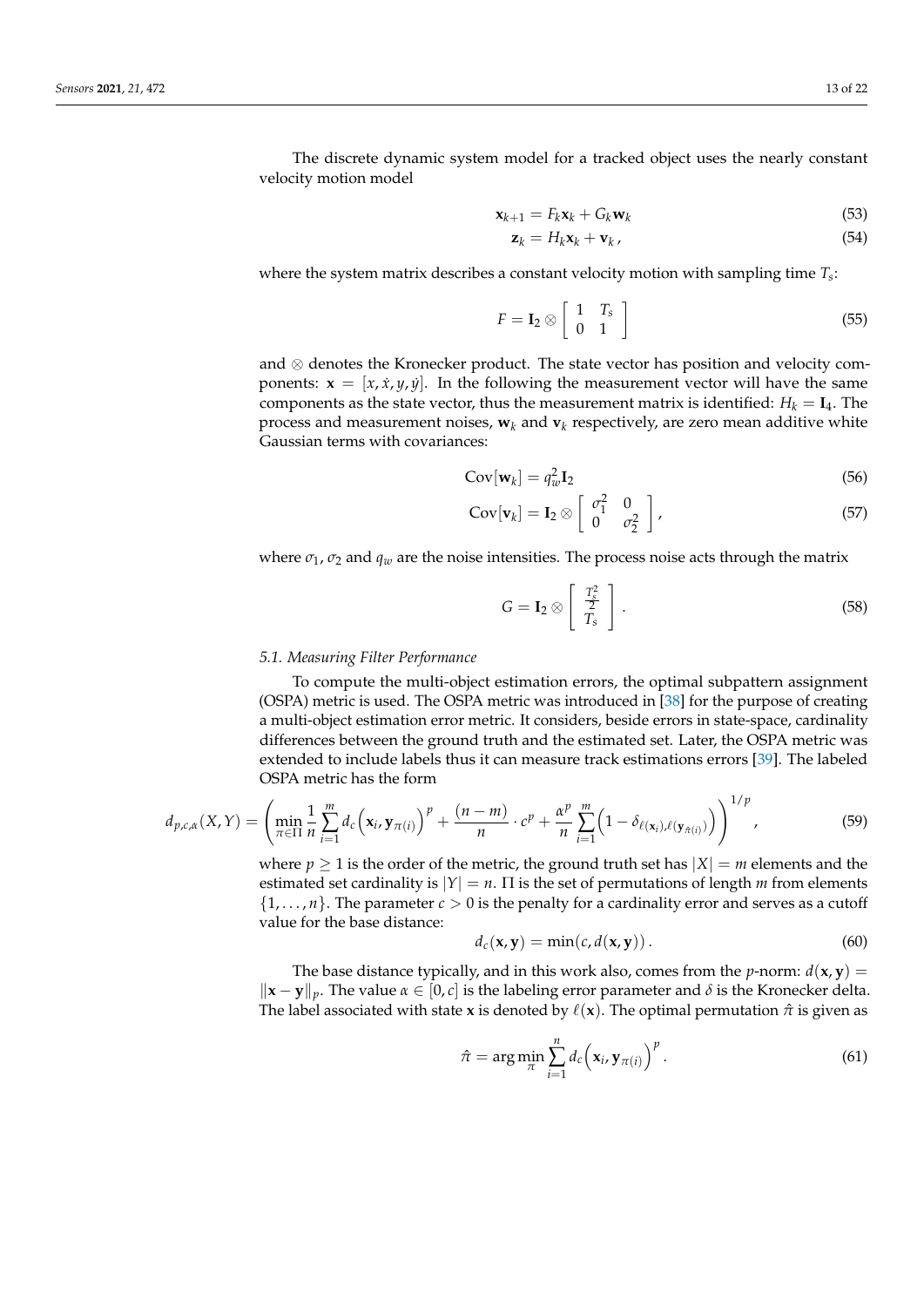Based on the three terms in [\(59\)](#page-12-0) the localization, cardinality and labeling errors are:

$$
d_{p,c}^{\text{loc}} = \left(\min_{\pi \in \Pi} \frac{1}{n} \sum_{i=1}^{m} d_c \left(\mathbf{x}_i, \mathbf{y}_{\pi(i)}\right)^p\right)^{1/p} \tag{62}
$$

$$
d_{p,c}^{\text{card}} = c \left( \frac{n-m}{n} \right)^{1/p} \tag{63}
$$

$$
d_{p,\alpha}^{\text{lab}} = \left(\frac{\alpha^p}{n} \sum_{i=1}^m \left(1 - \delta_{\ell(\mathbf{x}_i),\ell(\mathbf{y}_{\hat{\pi}(i)})}\right)\right)^{1/p}.
$$
 (64)

If  $m > n$  then *X* and *Y* in [\(59\)](#page-12-0) should be swapped. For a detailed discussion see [\[33\]](#page-21-23) (Chapter 6.2).

# *5.2. Abstract Simulations*

In the abstract simulations several objects are moving in the scene (see Figure [2\)](#page-13-0) described by the nearly constant velocity motion model [\(53\)](#page-12-1). The process noise has intensity  $q_w = 1 \,\text{ms}^{-1}$ . The initial velocity components take values randomly from the interval between  $-20$  and 20 ms<sup>-1</sup>. The standard deviation of the measurement error is  $\sigma_1 = 10$  m for the position and  $\sigma_2 = 1 \text{ ms}^{-1}$  for the velocity components.

Although occlusion is not considered, measurement outages are directly inserted into the simulations. For every object, there is a 10 s period when no measurements arrive. These periods are positioned randomly, except for two objects. Periods starting at 10 s, and 25 s were hard-coded for every simulation run. To get reliable performance measures, 200 Monte Carlo simulations were performed, and the error metrics were averaged. The proposed filter's performance was compared to the PHD filter using the original clustering method without hidden particles. Example scenarios are presented in Figure [2.](#page-13-0) To evaluate filter performance, a second order OSPA metric was used with a cutoff distance of 100 m and a labeling error of 30 m.

<span id="page-13-0"></span>

**Figure 2.** Example scenario ground truth for the crossing trajectories (**a**) and the random trajectories (**b**) simulation. Starting positions are marked with circles, ending positions are indicated by crosses.

#### 5.2.1. Crossing Trajectories

In the crossing trajectories scenario, seven objects are present. The trajectories are designed in a way that they cross each other around the origin at the same time. Otherwise, the starting and ending positions are random. This setup is challenging regarding object labeling. Figure [3](#page-14-0) shows the estimated object positions in an example scenario for the proposed and the basic filter.

Figure [4](#page-14-1) shows the performance of the basic PHD filter in a single run. The OSPA error is dominated by the cardinality component. The number of tracked objects is exactly following the measurement set cardinality. In comparison, the performance of the proposed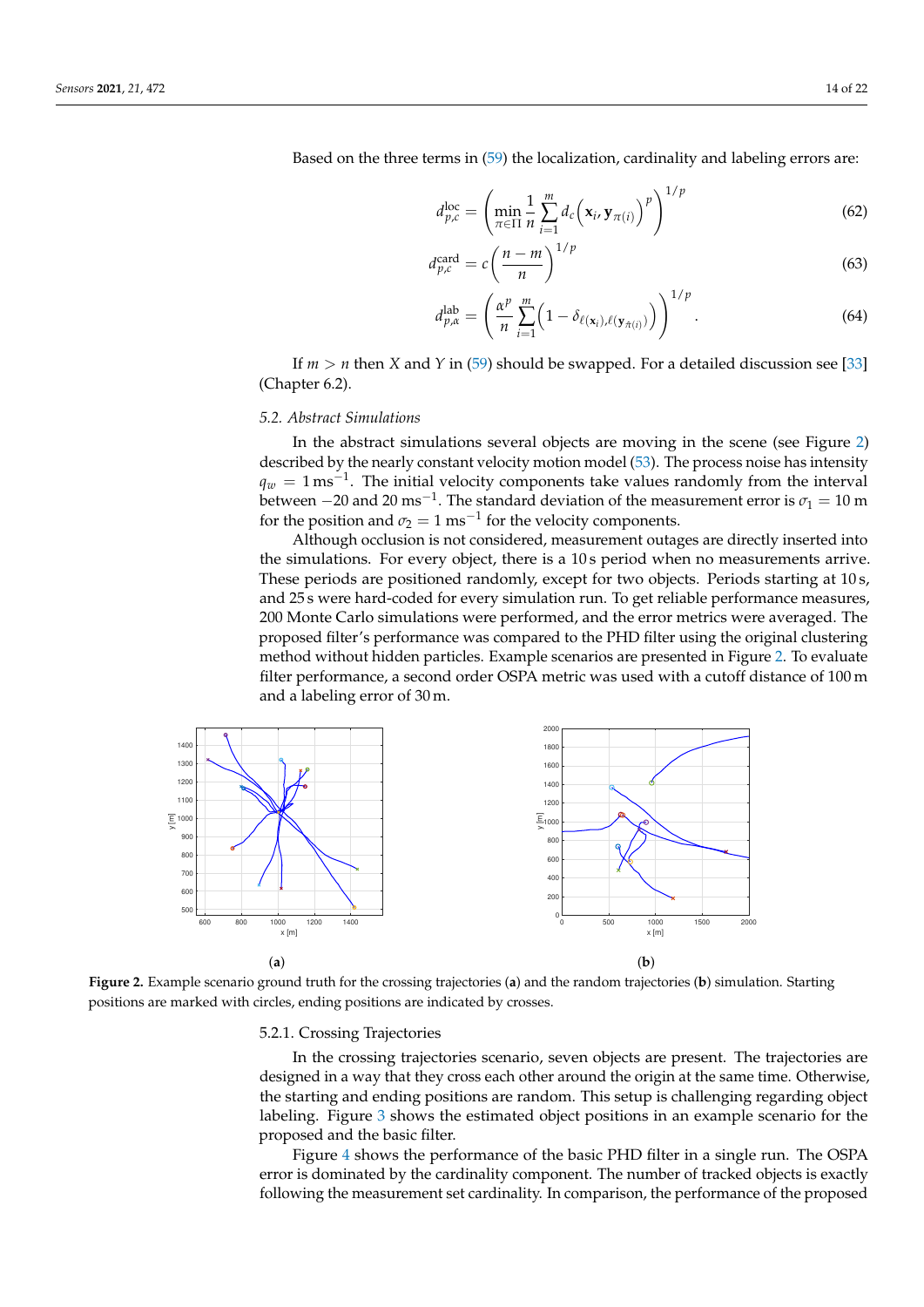filter is shown in Figure [5.](#page-14-2) The localization component in the OSPA error is relatively higher, which is due to the fact that the filter gives estimates about hidden objects, as can be seen around the 20 s. The reduced cardinality and labeling error makes the overall OSPA error less.

The results from the averaged MC runs are shown in Figure [6.](#page-15-0) The hard-coded outages are observable for the basic filter as two trapezoidal bumps in the cardinality and OSPA error graphs. For the proposed filter, the OSPA error values in the same two regions are less but increase with time. This is due to the increasing localization error while tracking hidden objects and the growing cardinality error, which is the result of the filter dropping tracks as their existence probability falls under the reporting threshold. The labeling error is minimal for the proposed filter, and for the original filter, its maximum value is around 40 s, which is when all trajectories cross each other. A spike that can be seen at the 20th s in the localization error graph for the original filter can be explained by frequent mislabeling of objects, as indicated by a spike in the labeling error graph at the same place.

<span id="page-14-0"></span>

<span id="page-14-1"></span>**Figure 3.** Estimated object positions in the example crossing trajectories scenario using the normal (**a**) and the proposed (**b**) PHD filter.



<span id="page-14-2"></span>**Figure 4.** Performance of a single simulation with crossing trajectories using the basic PHD filter. OSPA error (**a**), cardinality statistics (**b**).



**Figure 5.** Performance of a single simulation with crossing trajectories using the proposed PHD filter. OSPA error (**a**), cardinality statistics (**b**).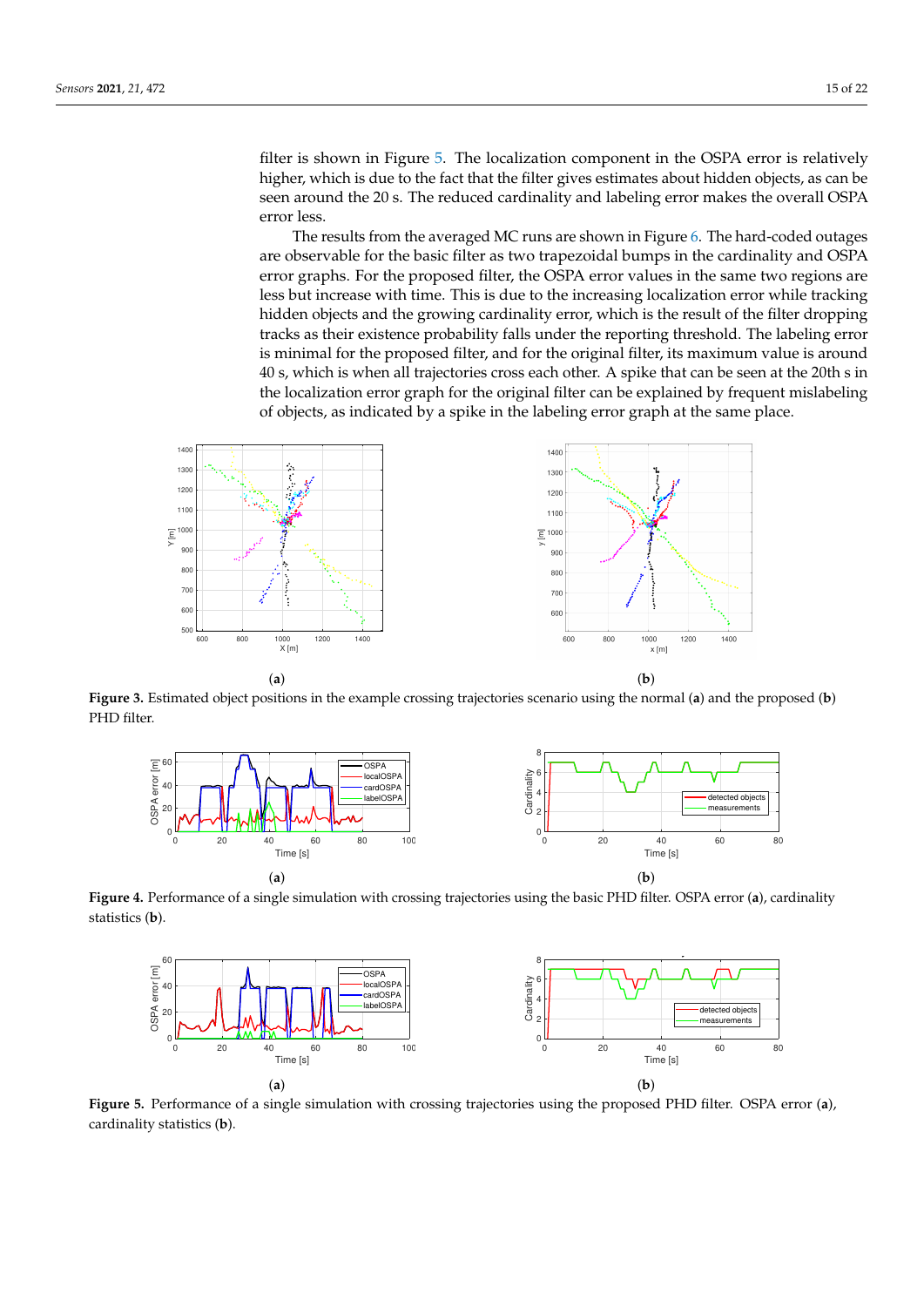<span id="page-15-0"></span>

**Figure 6.** Averaged performance of 200 Monte Carlo simulations from the crossing trajectories scenario using the proposed PHD filter. Total OSPA error (**a**), localization error (**b**), cardinality error (**c**), labeling error (**d**).

### 5.2.2. Random Trajectories

In the random trajectories scenario, the objects are moving according to the nearly constant velocity model [\(53\)](#page-12-1) with random starting positions. Trajectories may or may not cross each other. The measurement outages are designed the same way as described previously. Figure [7](#page-15-1) shows the estimated object positions in an example scenario for the proposed and the original filter.

<span id="page-15-1"></span>

**Figure 7.** Estimated object positions in the example random trajectories scenario using the normal (**a**) and the proposed (**b**) PHD filter.

Figure [8](#page-16-0) shows the performance of the original filter for the example scenario. The cardinality component dominates the OSPA error again. The labeling error is smaller because there is less crossing in this setup. In Figure [9](#page-16-1) the performance of the proposed filter can be seen. The main components of the OSPA error are the cardinality and localization errors. After the 40th s the localization error has a spike due to subsequent re-detection of two objects.

The overall filter performances are compared in Figure [10.](#page-16-2) The advantage of the proposed filter regarding the OSPA error is similar to in the crossing trajectories scenario. Regarding labeling error, the original filter performs reasonably; however, the predefined measurement outages are recognizable. For the proposed filter, labeling errors are minimal.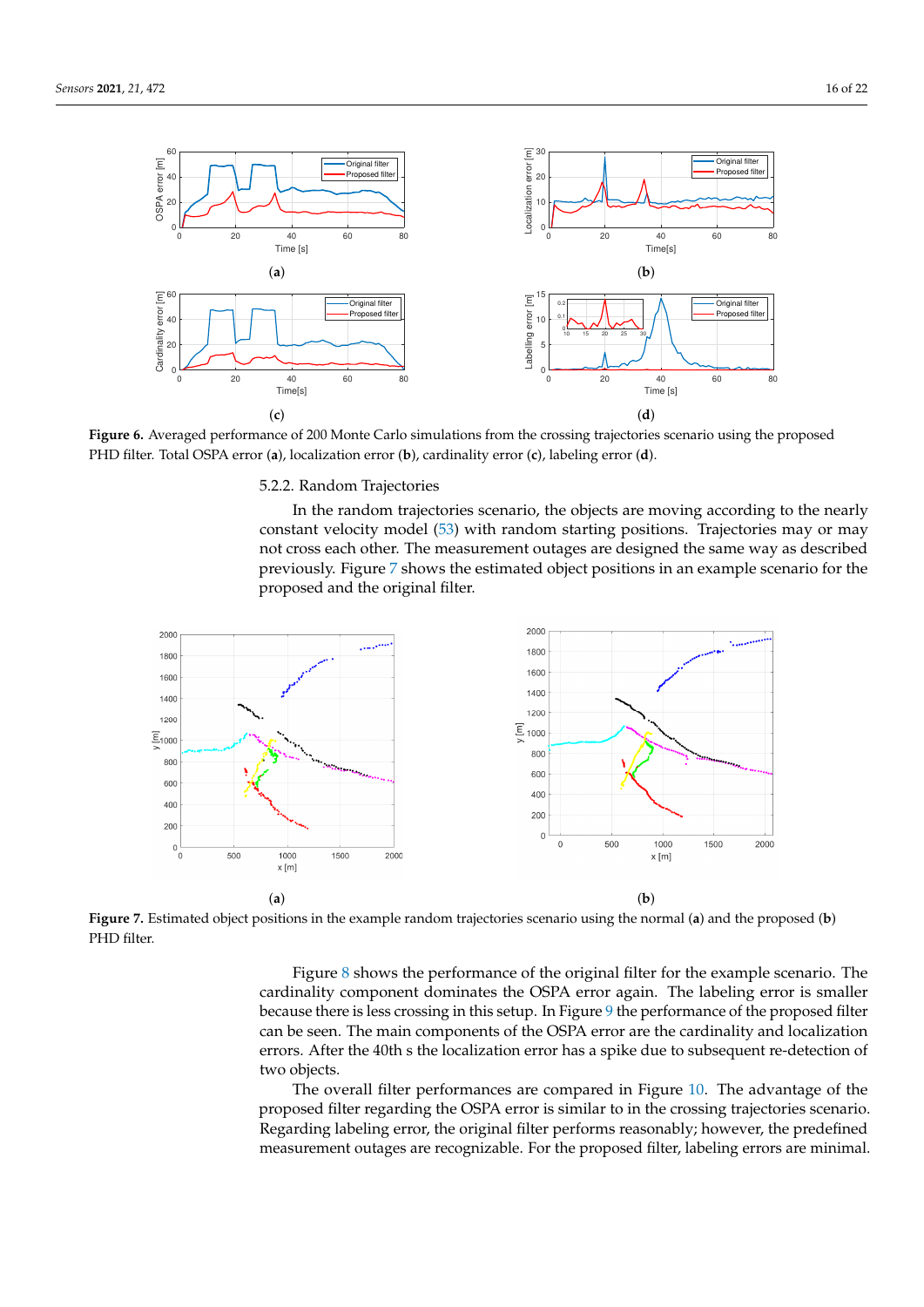<span id="page-16-0"></span>

<span id="page-16-1"></span>**Figure 8.** Performance of a single simulation with random trajectories using the basic PHD filter. OSPA error (**a**), cardinality statistics (**b**).



<span id="page-16-2"></span>**Figure 9.** Performance of a single simulation with random trajectories using the proposed PHD filter. OSPA error (**a**), cardinality statistics (**b**).



**Figure 10.** Averaged performance of 200 Monte Carlo simulations from the random trajectories scenario. Total OSPA error (**a**), localization error (**b**), cardinality error (**c**), labeling error (**d**).

# *5.3. Road Traffic Simulations*

Two scenarios were designed to evaluate filter performance in simple simulated traffic situations (Figure [11\)](#page-17-0). Rectangles represent the vehicles, and the color indicates whether one is observed (black) or in an occluding object (red). The ego vehicle, drawn as blue, is the observer. Lines represent the trajectories of other vehicles relative to the ego vehicle. The first scenario consists of a two-lane road and three vehicles (Figure [11a](#page-17-0)). The vehicles in the right lane are moving at the same constant speed. The vehicle in the left lane moves with 5 ms−<sup>1</sup> speed difference and performs two-lane changing maneuvers, and while moving in the right lane, it occludes the observed vehicle. The simulation's duration is 100 s, and the observed object is occluded in the time interval [35 s, 64 s].

The second scenario (Figure [11b](#page-17-0)) consists of a four-lane road segment and four vehicles. The ego vehicles and the two occluding vehicles are moving at the same speed. Two observed vehicles are moving with 5 ms<sup>-1</sup> relative speed and perform multiple lanechanging maneuvers. The vehicle starting from the right lane is occluded in the time interval of [30 s, 43 s] and [68 s, 80 s]. The other observed vehicle is occluded in the time interval [78 s, 83 s]. To evaluate filter performance, a second order OSPA metric was used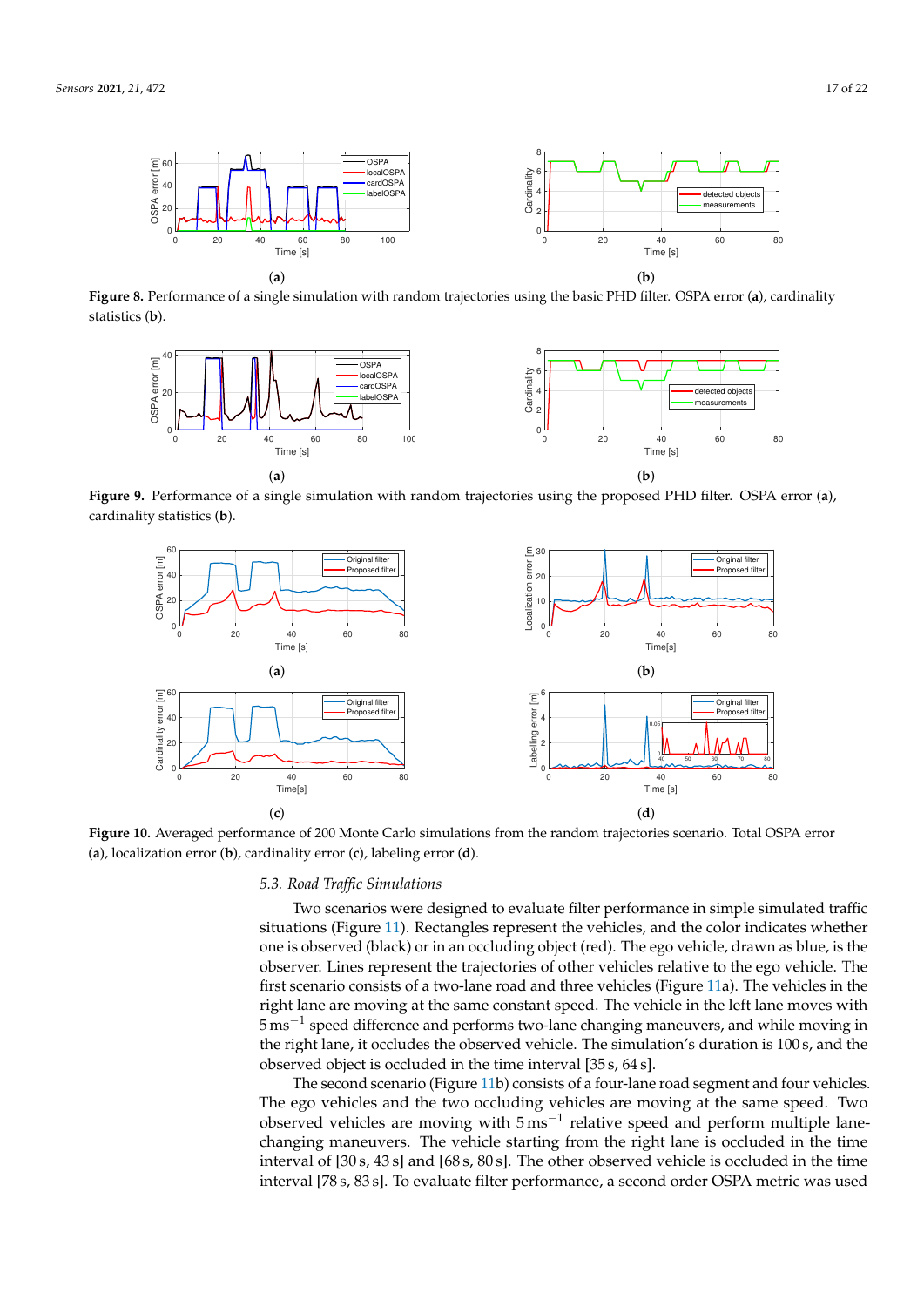with a cutoff distance of 30 m and labeling error of 10 m; however, no labeling error occurred.

<span id="page-17-0"></span>

**Figure 11.** The figures show two simulated traffic scenarios, where a single (**a**) and multiple (**b**) vehicles are occluded for some time by other participants. The ego vehicle is marked with a blue rectangle. Observed vehicles are shown in black while occluding vehicles are red. Colored lines indicate trajectories of moving vehicles. scene1: Object is hidden between 35-64 s scene2: X1 is hidden between 30–43 s and 68-80 s. X2 is hidden between 78–83 Ego vehicle: blue Obstacle: red Observed vehicles filled black Solid line: trajectories.

The original filter's performance in the simulated traffic situations can be seen in Figure [12.](#page-17-1) As expected, during occlusion, the OSPA error is dominated by the cardinality component, and after re-detection, the localization error component is significant. The performance of the proposed filter is shown in Figure [13.](#page-17-2) In this case, no cardinality error occurs, and the localization error increases gradually as the estimation becomes more uncertain during occlusion. The actual scaling of the cardinality error depends on the cutoff distance, hence the information gain manifested through the correct cardinality estimates should be tuned via this parameter.

<span id="page-17-1"></span>

<span id="page-17-2"></span>**Figure 12.** Performance of the basic filter in the simulated traffic scenarios with one (**a**) and two (**b**) observed vehicles.



**Figure 13.** Performance of the proposed filter in the simulated traffic scenarios with one (**a**) and two (**b**) observed vehicles.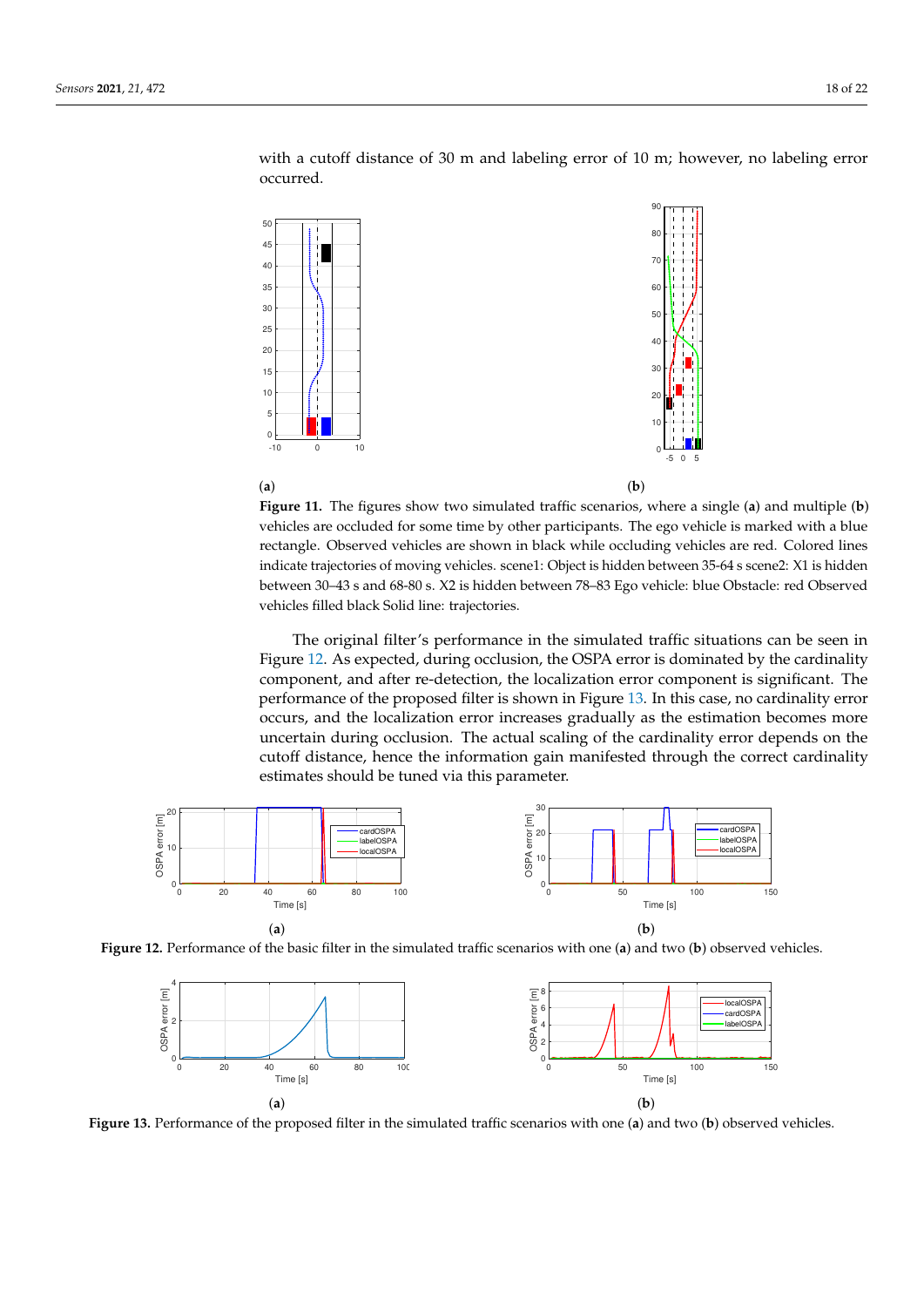# <span id="page-18-0"></span>**6. Highway Measurements**

The effectiveness of the proposed filter is validated using highway radar measurements acquired in traffic. The road segment used is the Hungarian M1 motorway. The vehicle is equipped with a Mobileye 630 camera and an automotive radar (Continental ARS408-21). The camera is used to give lane information and to provide approximate ground truth for visual checking. The filter is only supplied with the radar measurements. The radar communicates via CAN bus and provides information about the detected objects in the environment. Every object is assigned an ID, an integer number which remains constant while the object lives continuously. When an object disappears and then reappears, the previous ID may or may not be assigned again. It depends on whether the radar identifies that object the same as seen previously or considers it a new one. The old ID may be assigned to another object that appeared or moved near the location where one disappeared. This radar behavior is directly addressed in the proposed filter; thus, we can get continuous object trajectories. The measurements are logged using a Vector CAN device and processed offline in Matlab. The filter is equipped with the lateral and longitudinal object position and velocity coordinates, the IDs, and RCS values. The filtering timestep is 0.1 s.

Due to the high refresh rate, the radar detects and reports an object multiple times during the filtering timestep. Instead of using a non-standard measurement model that captures this peculiarity, we process the measurements online to handle the numerous detections. We collect the measurements that arrived during the filter timestep and form unique clusters. We use the fact that vehicles cannot overlap in the position subspace of the state-space. The algorithm is summarized in Algorithm [1.](#page-10-1)

The traffic scenario is the following. At the beginning the ego vehicle is in the left lane of the three-lane motorway. There are four other observable vehicles (see Figures [14](#page-19-1) and [15a](#page-19-2)). The one in the middle lane, about 20 m ahead (bottom trajectory in the longitudinal plots, with ID 12) remains in that lane and moves with constant speed during the measurement. The ego vehicle performs a double lane-changing maneuver and arrives to right lane while the vehicle in the middle occludes other traffic participants (Figure [15b](#page-19-2)). The vehicle in the right lane, about 55 m ahead at the beginning, labeled with ID 8, also performs a double lane-changing maneuver. The vehicle in the left lane (ID 6) moves with constant speed and remains in that lane.

Figure [15b](#page-19-2) belongs to timestep 60 where there are two radar measurements and six estimated objects. Please note that two objects are out of the plot range: the red trajectory at 150 m longitudinal position and the black trajectory at 20 m lateral position in Figure [14.](#page-19-1)

Figure [14](#page-19-1) shows the unprocessed (top figures), and the estimated (bottom figures) object positions in a sequence. In several cases, the filter gives continuous trajectories for temporarily occluded objects. In these cases, a jump can be observed when the object reappears because of correcting the state estimates based purely on the motion model. This can be observed for the blue trajectory at timestep 60. The filter drops the ceased trajectories with a time delay, which is a natural consequence of the proposed method: memory is inserted into the PHD filter that manifests as if inertia is associated with the hypotheses of object tracks. Track initialization is, however, not delayed by this inertial effect.

Considering the maneuvers of the ego vehicle and inserting its motion into the dynamic model would help the filter to get better state estimates during outages as trajectory shifts would be anticipated.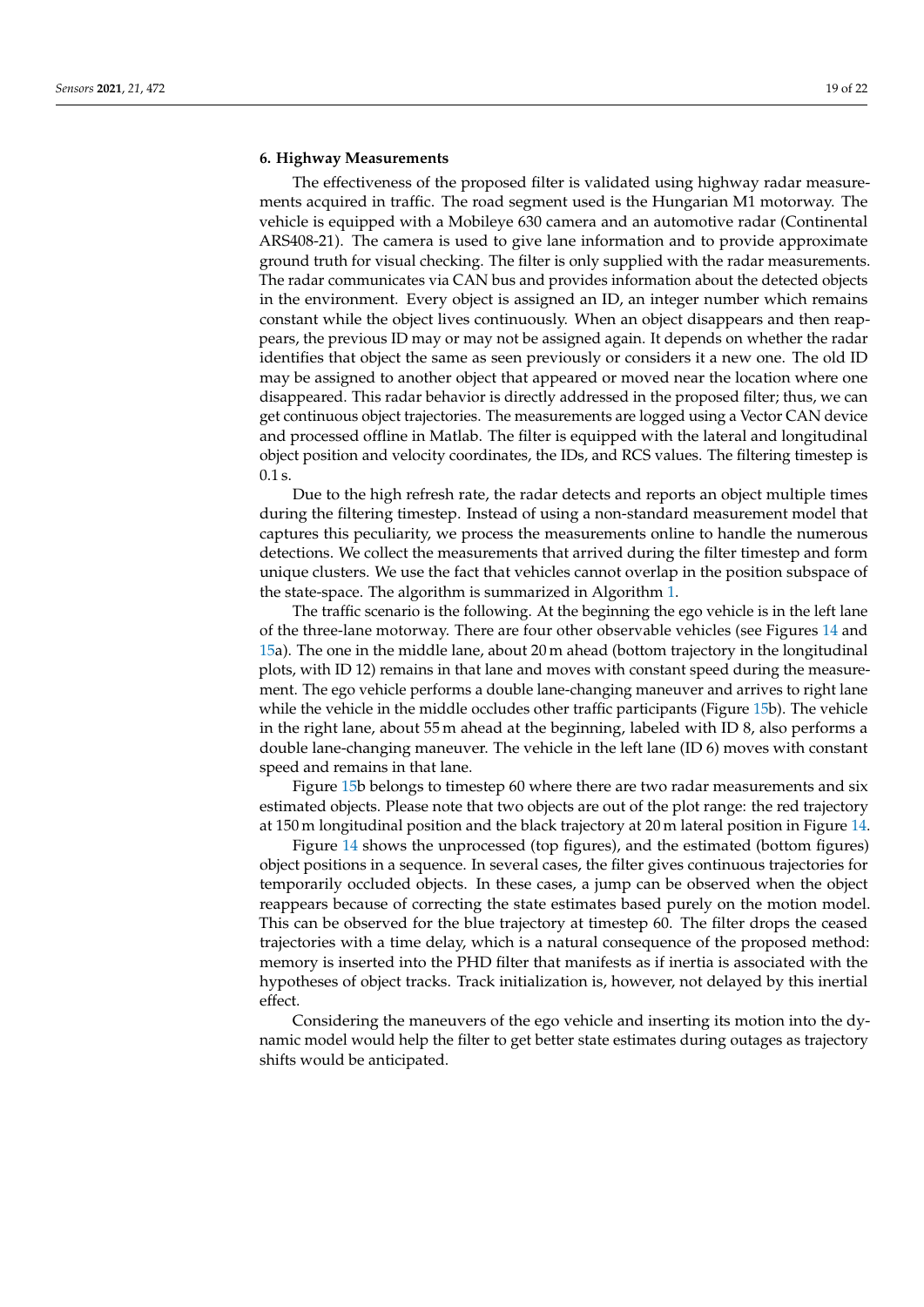<span id="page-19-1"></span>

<span id="page-19-2"></span>**Figure 14.** Lateral (**a**) and longitudinal (**b**) trajectory components of the detected objects. Top figures show raw radar measurements, bottom figures show estimated values.



**Figure 15.** Vehicle positions at the beginning (**a**) and during lane-changing maneuver (**b**), when vehicle 12 occludes vehicle 6 and 8.

# <span id="page-19-0"></span>**7. Conclusions**

The presented work has three contributions that aim to address the limitations of the classical PHD filter. Using the standard measurement model, we proposed a method to handle multiple detections of the same object in a single time frame. By adopting a model to estimate the state-dependent detection probability, we could reduce the effect of missed detection on the cardinality estimate. Regarding track management and reporting of detected objects, the proposed method introduces inertia, which the classical PHD filter lacks, to gain additional cardinality estimate stability. The presented algorithm's performance is evaluated in synthetic tests using simulations and logged sensor data originating from real-world traffic situations. Besides the state-dependent probability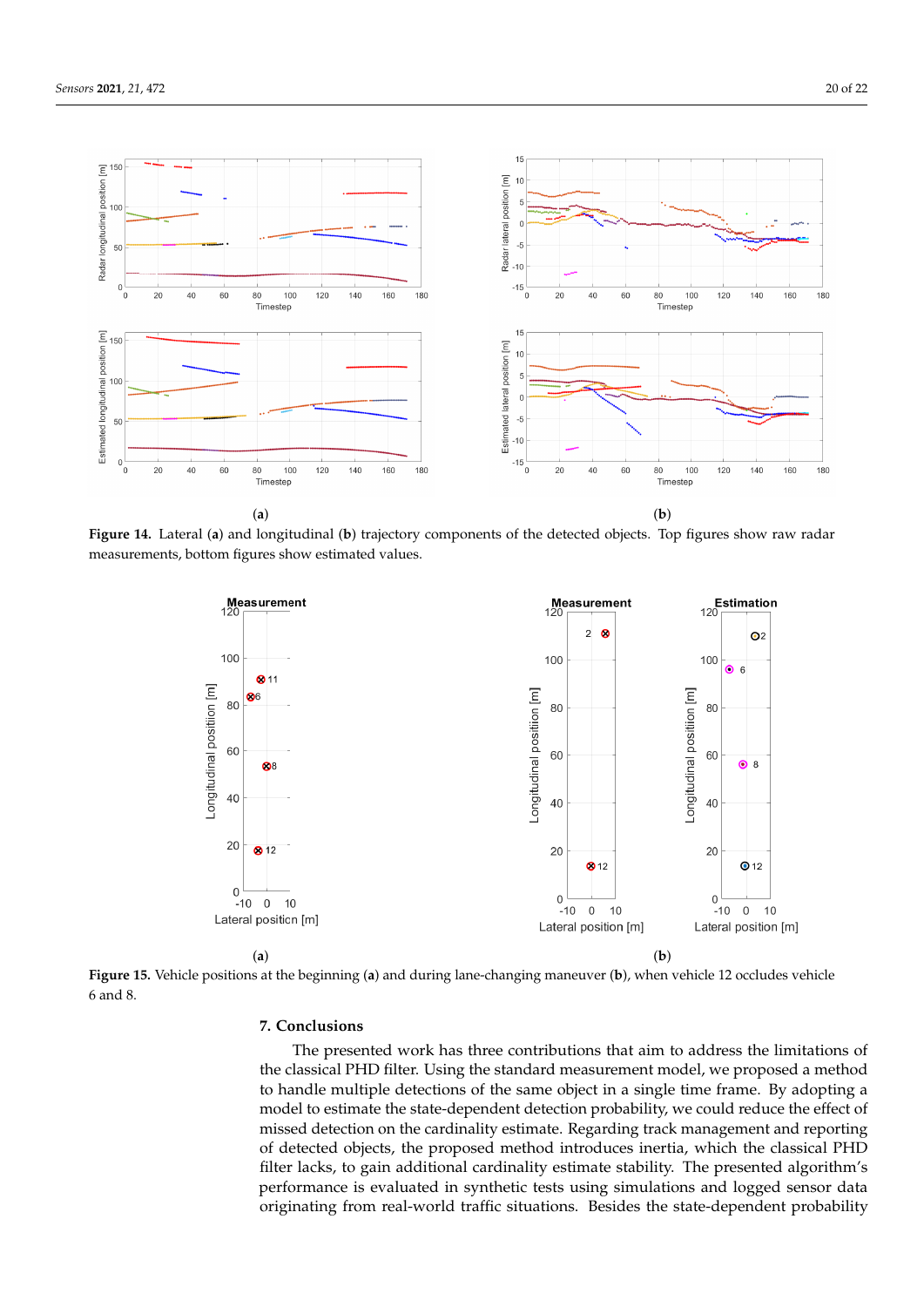of detection, the filter could benefit from the introduction of state-dependent survival probabilities that would allow the modeling of objects exiting the scene or discard objects in irrelevant regions. Modeling the ego vehicle motion is another possible extension as it would make tracking more effective during a lane-changing maneuver.

**Author Contributions:** Conceptualization, O.T. and T.B.; methodology, O.T. and P.G.; software, O.T.; validation, T.B.; resources, P.G.; data curation, T.B. and O.T.; writing—original draft preparation, O.T. and T.B.; writing–review and editing, P.G.; visualization, O.T.; supervision, P.G. All authors have read and agreed to the published version of the manuscript.

**Funding:** The research has been supported by the National Research, Development and Innovation Office (NKFIH) through the project 'National Lab for Autonomous Systems' (NKFIH-869/2020). The research was also supported by the Hungarian Government and co-financed by the European Social Fund through the project "Talent management in autonomous vehicle control technologies" (EFOP-3.6.3-VEKOP-16-2017-00001).

**Data Availability Statement:** Measurement data is available at the authors.

**Conflicts of Interest:** The authors declare no conflict of interest. The funders had no role in the design of the study; in the collection, analyses, or interpretation of data; in the writing of the manuscript, or in the decision to publish the results.

# **Abbreviations**

The following abbreviations are used in this manuscript:

| PDF          | probability density function                |
|--------------|---------------------------------------------|
| <b>CDF</b>   | cumulative distribution function            |
| GМ           | Gaussian mixture                            |
| РF           | particle filter                             |
| SMC.         | sequential Monte Carlo                      |
| <b>FISST</b> | finite set statistics                       |
| <b>RFS</b>   | random finite set                           |
| <b>PHD</b>   | probability hypothesis density              |
| <b>IPDAF</b> | joint probabilistic data association filter |
| <b>MHT</b>   | multiple hypothesis tracking                |
| <b>OSPA</b>  | optimal subpattern assignment               |
| <b>FOV</b>   | field of view                               |

# **References**

- <span id="page-20-0"></span>1. Zhu, H.; Yuen, K.V.; Mihaylova, L.; Leung, H. Overview of Environment Perception for Intelligent Vehicles. *IEEE Trans. Intell. Transp. Syst.* **2017**, *18*, 2584–2601. [\[CrossRef\]](http://doi.org/10.1109/TITS.2017.2658662)
- <span id="page-20-1"></span>2. Van Brummelen, J.; O'Brien, M.; Gruyer, D.; Najjaran, H. Autonomous vehicle perception: The technology of today and tomorrow. *Transp. Res. Part Emerg. Technol.* **2018**, *89*, 384–406. [\[CrossRef\]](http://dx.doi.org/10.1016/j.trc.2018.02.012)
- <span id="page-20-2"></span>3. Mihály, A.; Baranyi, M.; Németh, B.; Gáspár, P. Tuning of look-ahead cruise control in HIL vehicle simulator. *Period. Polytech. Transp. Eng.* **2017**, *45*, 157–161. [\[CrossRef\]](http://dx.doi.org/10.3311/PPtr.9897)
- <span id="page-20-3"></span>4. Mihály, A.; Farkas, Z.; Gáspár, P. Multicriteria Autonomous Vehicle Control at Non-Signalized Intersections. *Appl. Sci.* **2020**, *10*, 7161. [\[CrossRef\]](http://dx.doi.org/10.3390/app10207161)
- <span id="page-20-4"></span>5. Vo, B.N.; Mallick, M.; Bar-shalom, Y.; Coraluppi, S.; Osborne, R.; Mahler, R.; Vo, B.T. Multitarget Tracking. In *Wiley Encyclopedia of Electrical and Electronics Engineering*; John Wiley & Sons, Inc.: Hoboken, NJ, USA, 2015; pp. 1–15. [\[CrossRef\]](http://dx.doi.org/10.1002/047134608X.W8275)
- <span id="page-20-5"></span>6. Mahler, R.P. Multitarget Bayes Filtering via First-Order Multitarget Moments. *IEEE Trans. Aerosp. Electron. Syst.* **2003**, *39*, 1152–1178. [\[CrossRef\]](http://dx.doi.org/10.1109/TAES.2003.1261119)
- <span id="page-20-6"></span>7. Vo, B.N.; Ma, W.K. The Gaussian mixture probability hypothesis density filter. *IEEE Trans. Signal Process.* **2006**, *54*, 4091–4104. [\[CrossRef\]](http://dx.doi.org/10.1109/TSP.2006.881190)
- <span id="page-20-7"></span>8. Ba-Ngu Vo.; Singh, S.; Doucet, A. Sequential monte carlo implementation of the phd filter for multi-target tracking. In Proceedings of the Sixth International Conference of Information Fusion, Cairns, Australia, 8–11 July 2003; pp. 792–799. [\[CrossRef\]](http://dx.doi.org/10.1109/ICIF.2003.177320)
- <span id="page-20-8"></span>9. Maehlisch, M.; Schweiger, R.; Ritter, W.; Dietmayer, K. Multisensor vehicle tracking with the probability hypothesis density filter. In Proceedings of the 9th International Conference on Information Fusion, Istanbul, Turkey, 9–12 July 2013. [\[CrossRef\]](http://dx.doi.org/10.1109/ICIF.2006.301648)